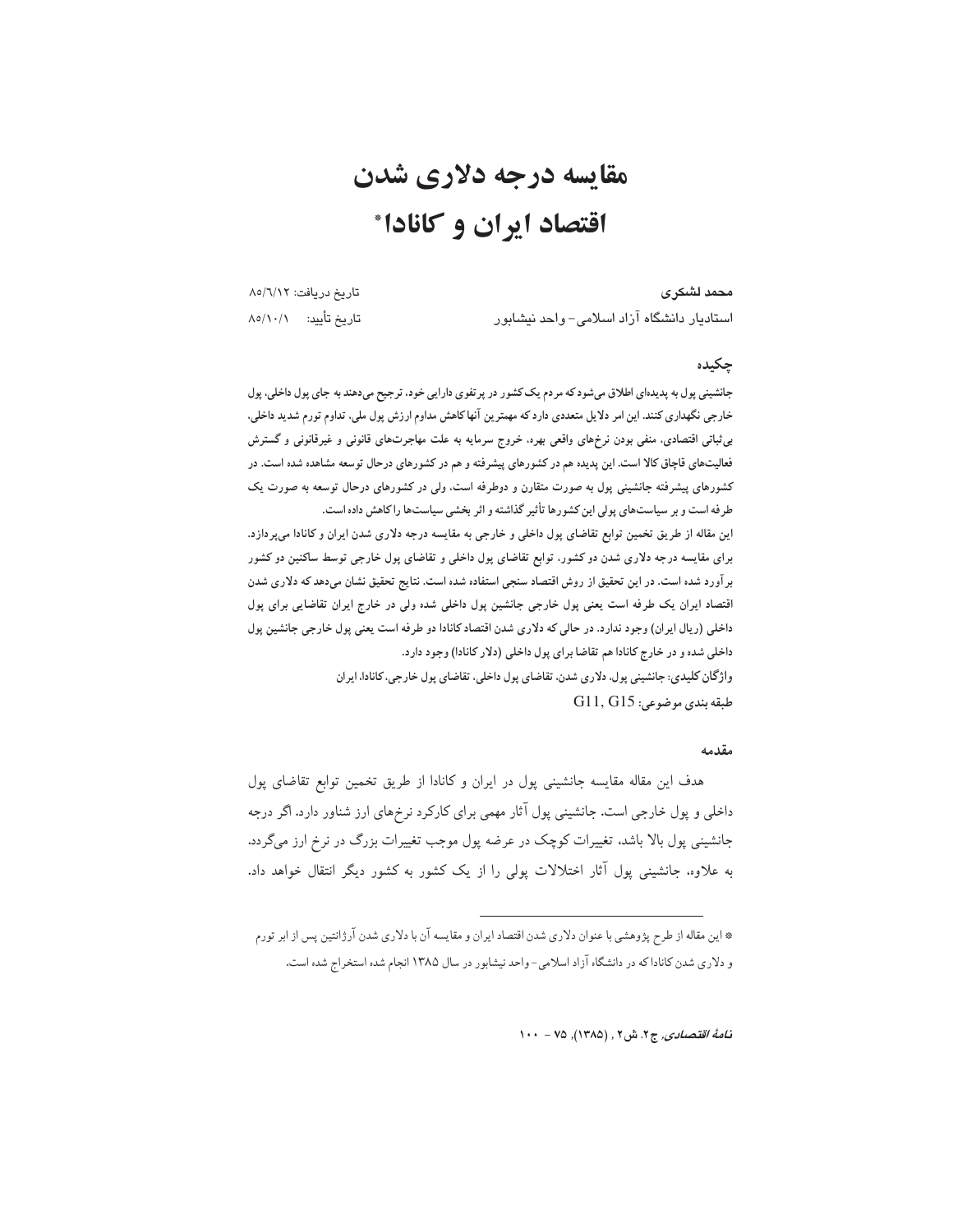جانشینی پول توانایی نرخهای شناور ارز را برای فراهم کردن استقلال پولی از بین می برد. در مقاله حاضر اهمیت تجربی جانشینی پول در چار چوب تقاضا برای پول را در ایران و کانادا آزمون میکنیم. اگر جانشینی پول مهم باشد. تغییر انتظاری در نرخ ارز باید یک تعیین کننده مهمی در تقاضای پول داخلی باشد. در این مقاله چنین آزمونی را برای تقاضای پول ایران و کانادا انجام میدهیم. شواهد قابل ملاحظهای وجود دارد که نرخ بازار موازی ارز اندازه خوبی از نرخ انتظاری ارز است. آزمونهای تحقیق این نتایج را برای دادههای ایران از سال ۱۳۵۷ که فاصله نرخ رسمی ارز و نرخ بازار موازی ارز زیاد شده است تأیید میکند. با استفاده از اندازه نرخ بازار موازی ارز دریافتیم که تغییر انتظاری نرخ ارز (دلار آمریکا به ریال ایران) عامل معنیداری در تقاضای یول ایران است. (لشکری،۱۳۸۲ و ۱۳۸۴). با استفاده از نظریه جانشینی پول حجم دلارهای در گردش را برای سالهای۱۳۸۴ – ۱۳۳۸ برآورد نموده است. در این مقاله با استفاده از حجم دلارهای برآورد شده و حجم ریالهای در گردش دو تابع تقاضای پول داخلی و خارجی برای ایران تخمین میزنیم و سپس با استفاده از دادههای بورددو و چودری (۱۹۹۹) دو تابع تقاضای پول داخلی و خارجی برای کانادا را با ایران مقایسه نموده و وجود پدیده جانشینی پول خارجی به جای پول داخلی را در چارچوب تقاضا برای پول با رویکرد سبد دارایی در دو کشور آزمون میکنیم. رویکرد سبد دارایی، پدیده جانشینی پول را با استفاده از تابع تقاضای سنتی پول مورد بررسی قرار میدهد با این تفاوت که در تابع تقاضای پول داخلی، متغیرهایی نظیر نرخ بهره خارجی، نرخ تورم خارجي يا شاخص قيمتهاي مصرف كنندگان خارجي را به عنوان هزينه فرصت پول وارد تابع مینماید. با استفاده از معیار نرخ بازار موازی ارز دریافتیم که تغییر انتظاری نرخ ارز (\$/R) عامل معنیداری در تقاضای پول ایران است.

این مقاله به صورت زیر سازماندهی شده است. در بخش دو، مروری بر ادبیات موضوع جانشینی پول داریم. در بخش سه مدل تقاضای پول داخلی و خارجی ارائه میشود. بخش چهار جانشینی پول در تابع تقاضای پول داخلی و بخش پنج جانشینی پول در تابع تقاضای پول خارجی در ایران و کانادا را مورد بررسی قرار میدهد. در بخش شش آزمون مدلها انجام میشود. تفسیر ضرایب و مقایسه آنها در بخش هفت خواهد آمد. در بخش هشت آزمون فرضیههای تحقیق می آید؛ و در بخش نهایی خلاصه و نتیجهگیری مقاله ارائه می شود.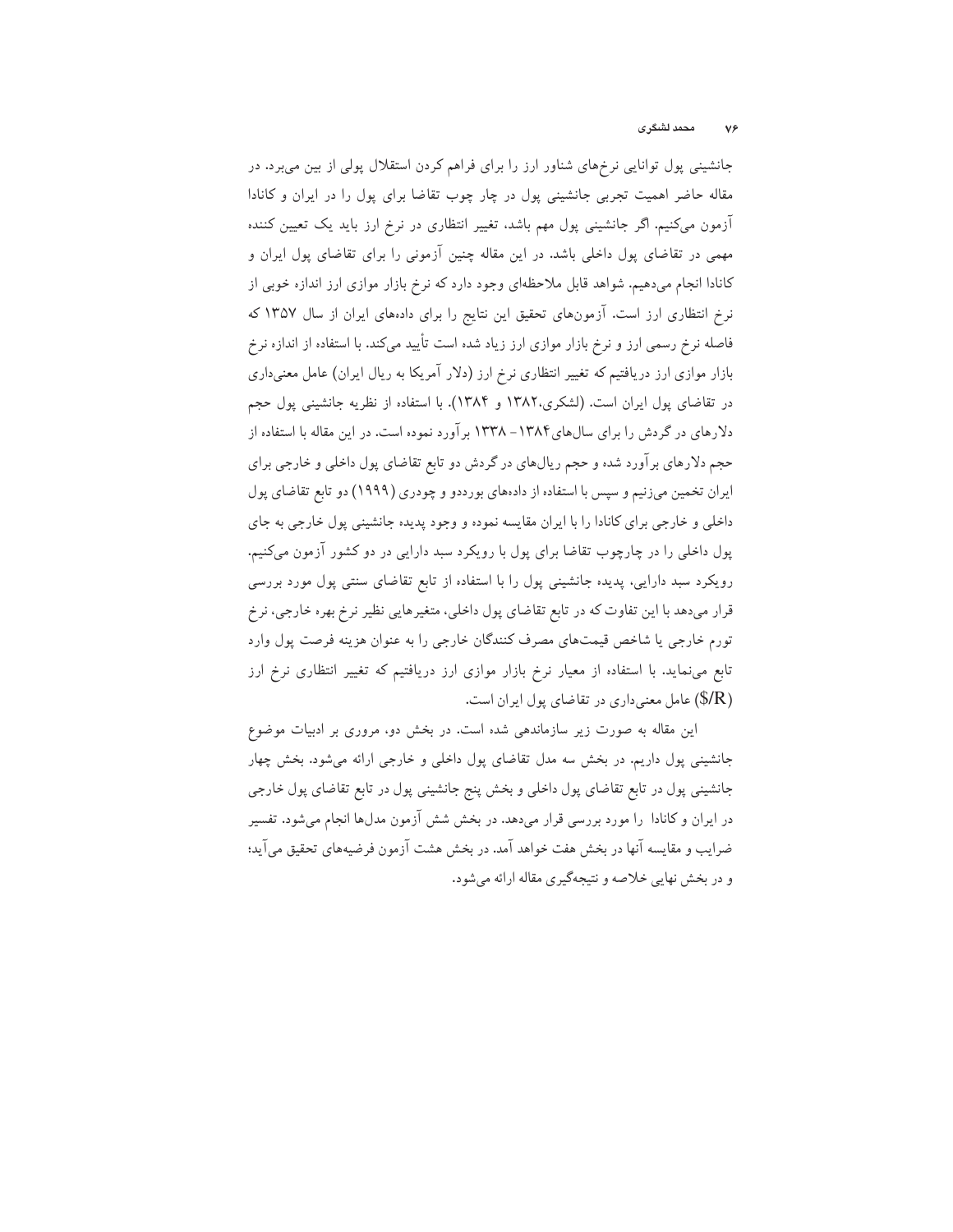۱- مروری بر ادبیات موضوع

اولین بار در سال ۱۹۳۶ کینز نوشت:«اگر وضعی پیشآید که پول در جریان کشور خاصیت نقدینگی خود را از دست دهد، جانشین های فراوانی پای خود را در کفش پول میکنند مثل بدهی های کوتاهمدت، پول خارجی، جواهرات، انواع فلزات گران قیمت و جریانات اعتباری بانک که خلق پول است بدون اسكناس و به آن يول اعتباري ميگويند» (John Maynard Keynes,1936: 358).

موضوع جانشینی پول حدود سه دهه است که وارد ادبیات اقتصادی شده است. البته پدیده دلاری شدن اقتصاد سابقهای طولانی تر دارد. به عنوان مثال درکشور مکزیک حتی پیش از آنکه بانک مکزیک در سال ۱۹۲۵ تأسیس پابد، شهروندان میتوانستند سیردههای ارزی داشتهباشند .(Ortiz. 1988: 85-178)

با توجه به اینکه ادبیات جانشینی پول سیر تاریخی داشته است. در این بخش مسیر تاریخی مبانی نظری و تجربی جانشینی پول تجزیه و تحلیل میشود و نقاط عطف بحث جانشینی پول مشخص مے شو د.

در ادبیات اقتصادی دوکلمه جانشینی پول و دلاری شدن اقتصاد به یک مفهوم بکار می روند. بعضی از یژوهشگران بین این دو کلمه تفکیک قائل شدهاند و دلاری شدن را برای استفاده از یول خارجی با انگیزه ذخیره ارزش و جانشینی پول را برای استفاده از پول خارجی با انگیزه معاملاتی بکار بردهاند. چون اندازهگیری حجم دلارهای درگردش کار مشکلی است و روش واحد و دقیقی برای آن وجود ندارد و معمولاً به صورت برآورد انجام میشود. لذا تفکیک حجم دلارها با انگیزه ذخیره ارزش و انگیزه معاملاتی با اطلاعات موجود تقریباً غیرممکن است. به این علت در این مقاله واژه حانشینی یول و دلاری شدن به یک معنی مورد استفاده قرار می گیرد.

در این مقاله پدیده جانشینی پول با رویکرد سبد دارایی مورد تجزیه و تحلیل قرار میگیرد. رویکرد سبد دارایی، پدیده جانشینی پول را با استفاده از تابع تقاضای سنتی پول مورد بررسی قرار میدهد با این تفاوت که در تابع تقاضای پول داخلی، متغیرهایی نظیر نرخ بهره خارجی، نرخ تورم خارجی یا شاخص قیمتهای مصرفکنندگان خارجی را به عنوان هزینه فرصت نگهداری پول داخلي در مقايسه با يول خارجي وارد ميكند.

ماركوويتز (Markowitz, 1952: 77-91) فرآيند انتخاب سبد دارايي را به دو مرحله تقسيم ميكند: ۱- مرحله اول که با مشاهده و تجربه شروع میشود و با باور درباره عملکرد آینده اوراق بهادار

در دسترس پایان می یابد.

۲- مرحله دوم که با باورهای مربوط به عملکرد آینده آغاز میشود و با انتخاب سبد دارایی پایان مییابد.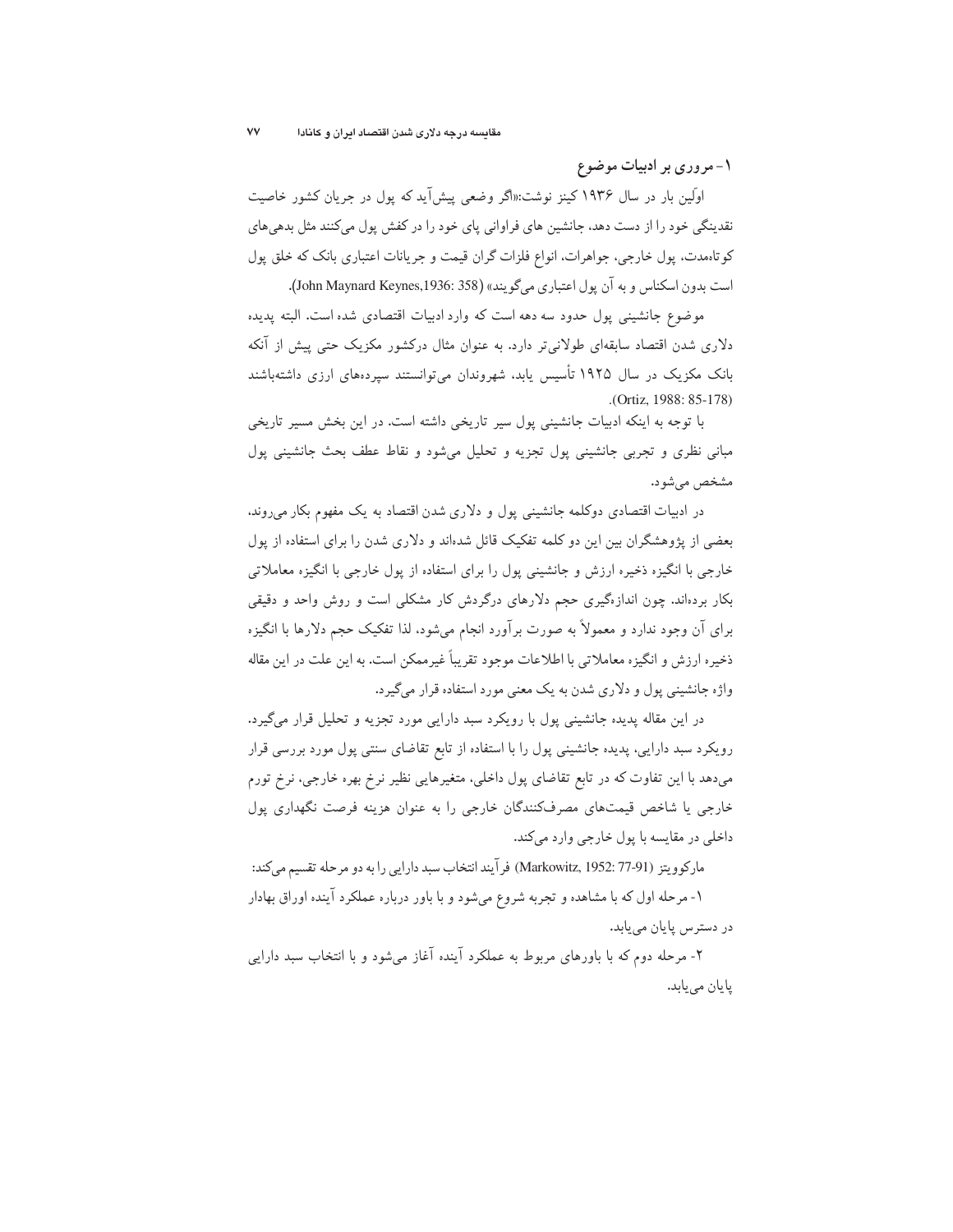مقاله فوق|لذکر به مرحله دوم مربوط میشود. فرضیه مقاله این است که سرمایهگذار تمام وجوه خود را در اوراقی سرمایهگذاری میکند که بالاترین ارزش تنزیل شده را داشته باشند. سپس فرض میکند سبد دارایی وجود دارد که هم بازده انتظاری آن حداکثر و هم واریانس آن حداقل است. تنوع نمیتواند تمام واریانس را حذف کند. زیرا در دنیای واقعی سبد دارایی که حداکثر بازده انتظاری را دارد لزوماً حداقل واریانس را ندارد. نرخی وجود دارد که سرمایهگذار میتواند بازده انتظاری را با در نظر گرفتن واریانس معین افزایش دهد، یا باکاهش واریانس، بازده انتظاری معینی را بدست آورد.

لینتر (Linter,1965: 587-615) به بررسی ارزش سهام در سبد دارایی افراد می پردازد. از نظر لینتر ارزش سهام در سبد دارایی افراد به سادگی با یک رابطه خطی به انحراف از بازده آن مربوط نمیشود. سرمایهگذاران تلاش میکنند داراییهای ریسکی خود را متنوع سازند. از نظر او هدف از متنوع کردن سبد دارایی به حداقل رساندن ریسک نیست بلکه بهترین سبد دارایی ترکیب بهینه ریسک و بازده انتظاری است.

گروبل (1315-1298: Grubel,1968) منافع رفاهي حاصل از تنوع سبد دارايي بين المللي راكه از منافع تجارت سنتبی و افزایش بهرهوری نیروی کار در اثر مهاجرت حاصل میشود مورد بررسی قرار می،دهد. مدل وی نشان می،دهد که حرکتهای بین المللی سرمایه نه تنها تابعی از اختلاف نرخهای بهره. بلکه تابعی از رشد کل داراییهایی است که در دو کشور نگهداری میشود. ممکن است اختلاف نرخ بهره صفر و حتى منفى باشد ولى سرمايه بين دو كشور جريان يابد '. و يا ممكن است اختلاف نرخ بهره مثبت باشد ولی سرمایه بین دو کشور جریان نیابد. جریان خالص اوراق قرضه بین دو کشور تابعی از نرخ رشد میزان موجودی اولیه در هر دو کشور است. جریان ناخالص سرمایه حتبی اگر اختلاف نرخ بهره در تمام زمانها صفر باشد میتواند بین دو کشور رخ دهد.

میلز (Miles, 1978: 6- 428) موضوع نگهداری یول خارجی و هزینههای مبادلاتی خریدهای خارجی را مورد بررسی قرار میدهد. به نظر او نگهداری پول خارجی هزینههای مبادلاتی خریدهای خارجي را كاهش داده و اختلاف بين نرخ تورم كشورها درجه جانشيني پولها را تعيين ميكند.

گیرتون و راپر (Girton and Roper,1980: 135-159) ابتدا نظریه سنتی پولی را که فرض میکند در هر کشور (منطقه) تنها یک یول واحد استفاده میشود مورد بررسی قرار میدهند. سیس اظهار می،دارند که در اغلب مناطق مرزی کشورهای کمتر توسعه یافته جهان چند پول مورد استفاده قرار میگیرد. با وجود پولهای جانشین، ناشرین پول باید پولهای جذاّبتری با توجه به نرخ بازده

۱-در تئوري هاي اقتصادي در مورد علت جريان سرمايه بين|لمللي علاوه براختلاف بين نرخهاي بهره در دو كشور عوامل دیگری نیز مورد توجه قرار گرفته است. که مهمترین آنها (تنوع در سرمایهگذاری) است.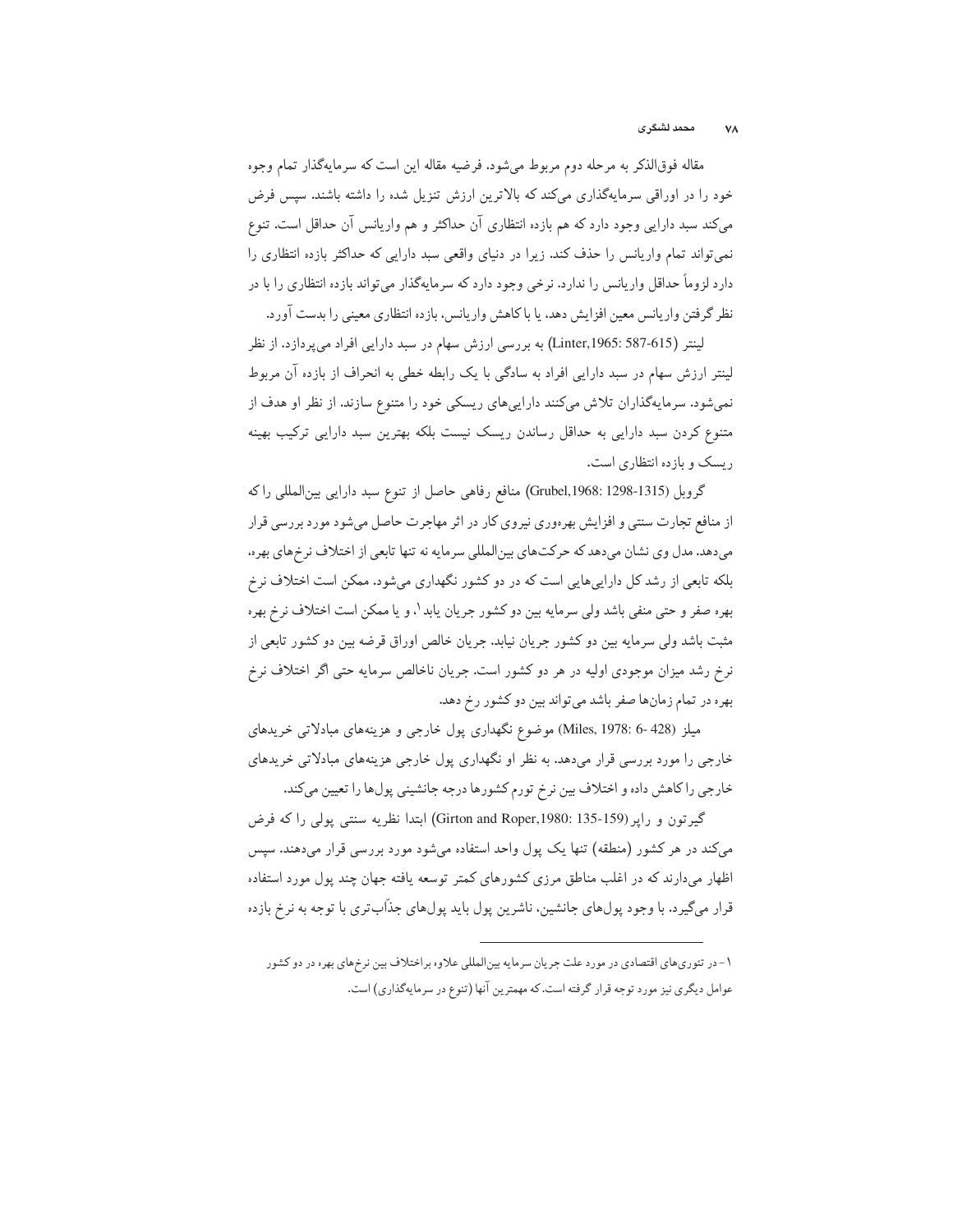آنها عرضه کنند. با حضور جانشینی پول نرخمای ارز شناور استقلال پولی را تضمین نمیکند. نتیجه تحقیق آنها این است که جانشینی پولها دقیقاً متضاد قانون گرشام است زیرا پول خوب پول بد را از میدان خارج میکند.

گیرتون و راپر(Girton and Roper,1981: 12-29) یک مدل با دو تابع تقاضا برای پول. با عرضه برونزای پول و یک دارایی غیرپولی ارائه میکنند. در مدل آنها تقاضا برای هر دو پول داخلی و خارجی تابعی از متغیرهای نرخ بازده واقعی هر دو پول، نرخ بازده واقعی دارایی غیر پولی و متغیر مقیاس ثروت می باشد. در مقاله آنها دو تابع تقاضای پول، با عرضه برونزای پول برای تحلیل نرخ ارز مورد استفاده قرار میگیرد و دارایی غیر پولی دیگری به صورت ضمنی در مدل وجود دارد.

بوردو و چودری (Bordo and Choudri,1999: 48-57) ضمن انتقاد از مقاله ۱۹۷۸ میلز تصریح تابع او را اشتباه میدانند و با استفاده از دادههای میلز و با متدولوژی دیگری نتایج متفاوتی بدست میآورند. مطالعه آنها نشان میدهد که نرخ ارز عامل مهمی در تقاضای پول کانادا نیست. بنابراین برای یک کشور مهم (کانادا) که مبالغ زیادی پول خارجی نگهداری میکند. جانشینی پول عامل مهمی در تابع تقاضای پول نیست. تقاضای پول درکانادا تابعی از درآمد و نرخهای کوتاهمدت و بلندمدت است. در مطالعه آنها در دوره شناوری نرخ ارز تأثیر بازده انتظاری پول خارجی روی تقاضا براي پول داخلي ناچيز بوده است.

.<br>تانزی و بلیجر (Tanzi and I.Blejer,1982: 90-781) به بررسی سیاستهای نرخ بهره و جانشینی پول میپردازند. به طورکلی فرض میشود که تقاضا برای پول علاوه بر متغیرهای مقیاس مانند ثروت و در آمد به نرخ بازده اندوختههای پولی نسبت به بازده سایر داراییها نیز بستگی دارد. انتظار بر این است که نرخ بازده نسبتاً بالاتر سایر داراییها از جمله پول خارجی تقاضا برای پول داخلی را کاهش دهد. بنابراین پول خارجی طرفهای عمده تجاری احتمالاً یک جزء مهم در سبد دارایی داخلی است.

کادینگتون (Cuddington,1983: 111-133) یک مدل مانده سبد دارایی عمومی ارائه کرد که در آن تقاضای ساکنین داخلی برای پول خارجی را از تقاضای آنها برای داراییهای غیر پولی خارجی تفکیک میکند. سرمایهگذاران از میان چهار نوع دارایی: پول داخلی (dM)، پول خارجی اوراق قرضه داخلی (dB)، اوراق قرضه خارجی (fB) انتخاب می کنند. کادینگتون فرض) (f $\rm M$ میکند چهار نوع دارایی جانشین ناخالص میباشند. به نظر کادینگتون انتظار بر این است که تقاضا برای یول داخلبی و خارجی همراه با افزایش درآمد داخلبی (PY) افزایش یابد. اگرهمراه با افزایش متغیر معاملاتی درآمد (PY) تقاضا برای سپردههای خارجی افزایش یابد جانشینبی پول صورت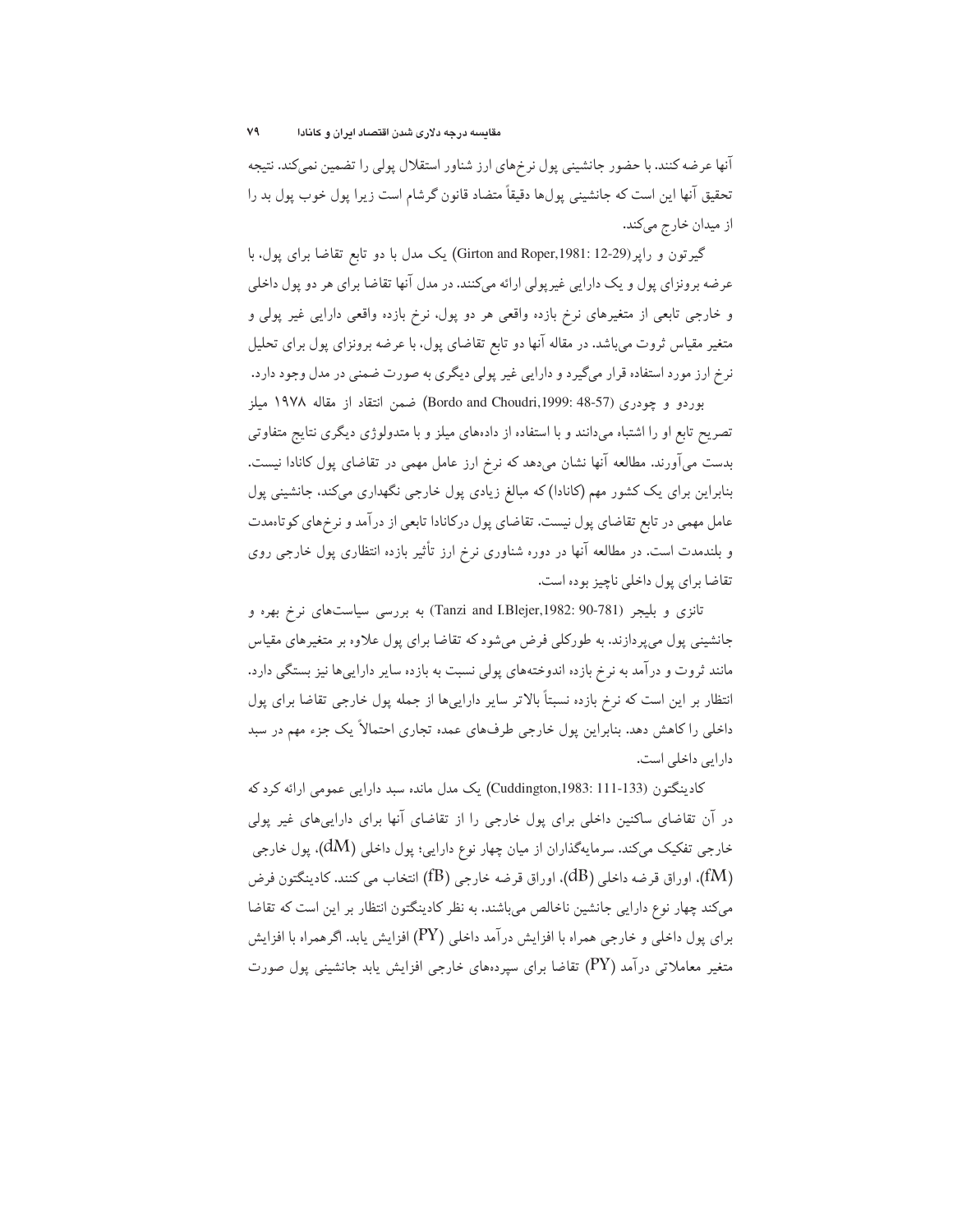#### محمد لشكري  $\Lambda$

 $(1)$ 

گرفته است. اگر تقاضا برای پول خارجی با تغییرات درآمد (PY) رابطه معکوس داشته باشد ملاحظات سبد دارایی بر ملاحظات معاملاتی غالب است. بنابراین اقتصاد دلاری شده است.

دانیل و فراید (Daniel and .Fried,1983: 612-623) برای بررسی پدیده جانشینی یول خارجی به جای پول داخلی تقاضا برای پول داخلی را تابعی از حجم مبادلات (Y) و هزینه فرصت نگهداری یول (i) به صورت زیر نشان می دهند:

#### $M/P=L(Y,i)$

از طرف دیگر، به نظر آنها اگر تأثیر اعتصابات پستی در بر آورد تقاضای پول منظور نشود؛ در دوره اعتصابٍ، برآورد تقاضاي يول كمتر از حد واقعي بدست مي آيد؛ زيرا در دوره اعتصابٍ. بنگاههایی که پرداختهای مربوط به اوراق قرضه را از طریق پست دریافت نکرده باشند، برای پرداخت هزینههایشان به استفاده از وام روی میآورند؛ و افزایش تقاضای وام به افزایش عرضه یول از طرف مقامات پولی منتهی میشود. همچنین پس از دوره اعتصاب بر اثر بزرگ شدن مقدار متغیر وابسته با تأخیر، برآوردی بیش از حد واقعی بدست میآید. آنها نهایتاً به کمک متغیرهای مجازي تأثير عوامل فصلي $(D_1)$ و اعتصابهاي يستبي ( $(D_2)$  را به صورت الگوي زير نشان دادند:  $m_i = f(m_{i-1}, Y, i, D_1, D_2)$  $(Y)$ 

و با استفاده از دادههای فصلی سال های ۱۹۷۰ تا۱۹۸۲ (دوره شناوری نرخ های ارز) تقاضای یول را برای کانادا برآورد کردهاند. در مجموع ضرایب بدست آمده، وجود جانشینی پول خارجي به جاي پول داخلي (از طريق ضريب منفي نرخ بهره خارجي). و تأثير اعتصابهاي پستي را بر تقاضای بول کانادا تأسدکرده است.

توماس (337-337 Thomas,1985:) فرض مي كند در طرف تقاضاي يول، عوامل اقتصادي انگيزه نگهداری پول خارجی و داخلی را به طور همزمان دارند. بنابراین متغیرهای نرخ بهره خارجی، نرخ تورم خارجی، تغییرات انتظاری نرخ ارز در تابع تقاضای پول داخلی مؤثر هستند. در مدل وی فرض میشود که به پولها هیچ بهرهای تعلق نمیگیرد، اوراق قرضه بدون ریسک اسمی قابل خرید و فروش با هر دو پول داخلي و خارجي وجود دارد و هزينه واسطهاي وجود ندارد. بنابراين نرخ قرض گرفتن و قرض دادن برابر است. او نتیجه میگیرد که فقط زمانی پولها جانشین هستند که کشش متقاطع تقاضای پول داخلی (خارجی) نسبت به نرخ بهره خارجی (داخلی) منفی باشد. این مقاله نتیجه میگیرد وقتی معاملهکنندگان هر دو پول را نگه میدارند نیازی به جانشینی پول خارجی و داخلی نیست.

ملوين(Melvin,1985: 79-91) با رويكرد سبد دارايي به بررسي پديده جانشيني پول در برخي از کشورهای اروپای غربی میپردازد. وی معتقد است برآورد ضریب نرخ بهره خارجی در تابع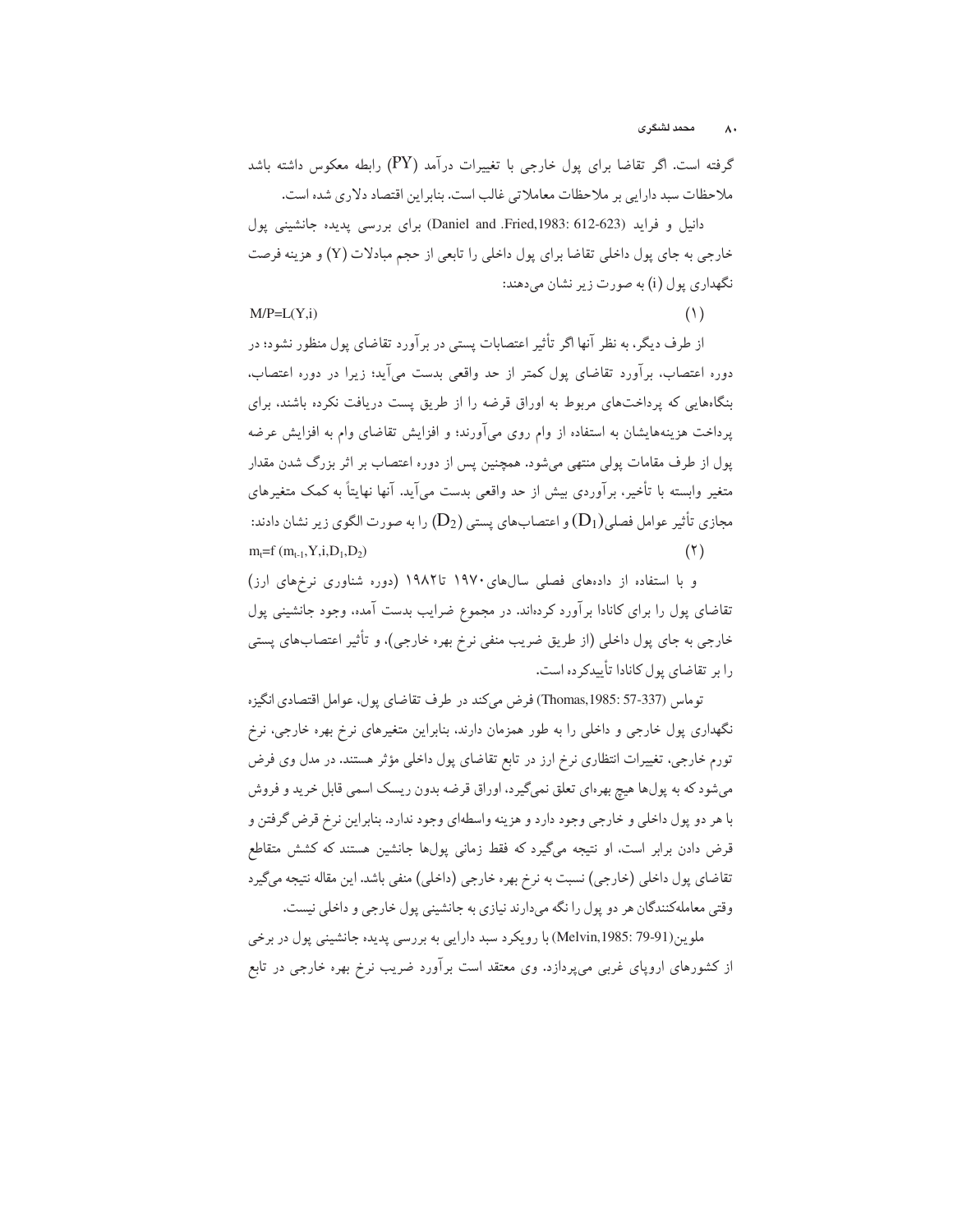تقاضای پول داخلی چنانکه باید جانشینی پول خارجی به جای پول داخلی را نشان نمیدهد. زیرا در این حالت نمیتوان جانشینی پول را از مفهوم گستردهتر تحرک سرمایه که جانشینی بین اوراق قرضه و یول را نیز در بر میگیرد تفکیک نمود. ملوین کیفیت یول (میزان اطمینان به ارزشآینده آن) را به عنوان معیار جانشینی پول خارجی به جای پول داخلی در نظر گرفته است. در مدل وی نرخهای بهره داخلی و خارجی به عنوان فرصت نگهداری پول در نظر گرفته شده است و افزایش هر کدام از آنها به ترتیب به کاهش و افزایش تقاضا برای پول داخلی منتهی میشود. لذا علامت انتظاری ضریب نرخ بهره خارجی مثبت است. به نظر ملوین، بدون توجه به واکنش نرخهای بهره خارجی، پدیده جانشینی پول را میتوان به کمک متغیرهای مربوط به کیفیت پول آزمون کرد. از طرف دیگر، با وارد کردن نرخ بهره خارجی، اثر عوامل تعیینکننده جانشینی بین پول (داراییهای پولی بدون بهره) و داراییهای بهرهدار ثابت نگه داشته میشود. وی به کمک دادههای مربوط به دورههای شناوری نرخهای ارز بین سال های ۱۹۷۳ تا ۱۹۸۰ معادله زیر را برای کشورهای آلمان، انگلستان، ایتالیا و فرانسه برآورد کرده است. بر پایه نتایج بدست آمده. جانشینی پول خارجی به جای پول داخلی را در هیچیک از این کشورها نمی توان نادیده گرفت. نتیجه پایانی او این است که در نظام شناوری نرخهای ارز، کشورهای اروپایی برای دستیابی به استقلال پولی ناگزیر از تن دادن به اتحاد پولی هستند.

گویدوتی و رودریگز (Guidotti and .Rodriguez, 1992: 518-544) به بررسی تعدادی از کشورهای آمریکای لاتین که دارای نرخهای تورم بالا بوده و دلاری شدن را تجربه کردهاند. میپردازند. مدل آنها اساساً پدیده جانشینی پول را با ترکیب سبد دارایی در شرایطی که تحرک سرمایه وجود دارد بررسی میکند. فرض اساسی آنها این است که توابع تقاضای معاملاتی پول همان ویژگی توابع تقاضای مشتق شده از ملاحظات سبد دارایی را دارند. تفاوت مقاله گویدتی و رودریگز با تحلیلهای سنتی پدیده جانشینی پول در این است که آنها دلاری شدن آمریکای لاتین را محصول آزاد سازی مالی میدانند. گویدتی و رودریگز چنین نتیجه گرفتهاند که دلاری شدن اقتصاد ممکن است یک سری زمانی ناپایا<sup>۱</sup> باشد ولی تفاوت بین نرِخمای تورم داخلی و خارجی یک فرآیند پایا به نظر میرسد. به عبارت دیگر، شوکهای سطح دلاری اقتصاد اثری دائمی دارد، اما شوکهای تفاوت بین نرخهای تورم داخلی و خارجی دارای یک اثر آنی است.

رویاس سوارز(Rojas Suarez,1990: 1-27) مدلی را در نظر میگیرد که در آن، یول تنها شکل ثروت است، و ساکنان کشور میتوانند ترکیبی از پول داخلی و پول خارجی را در سبد دارایی خود جای دهند. در این مدل، هر مصرف کننده تابع مطلوبیت خود را برای یافتن ترکیب بهینه

1- Non Stationary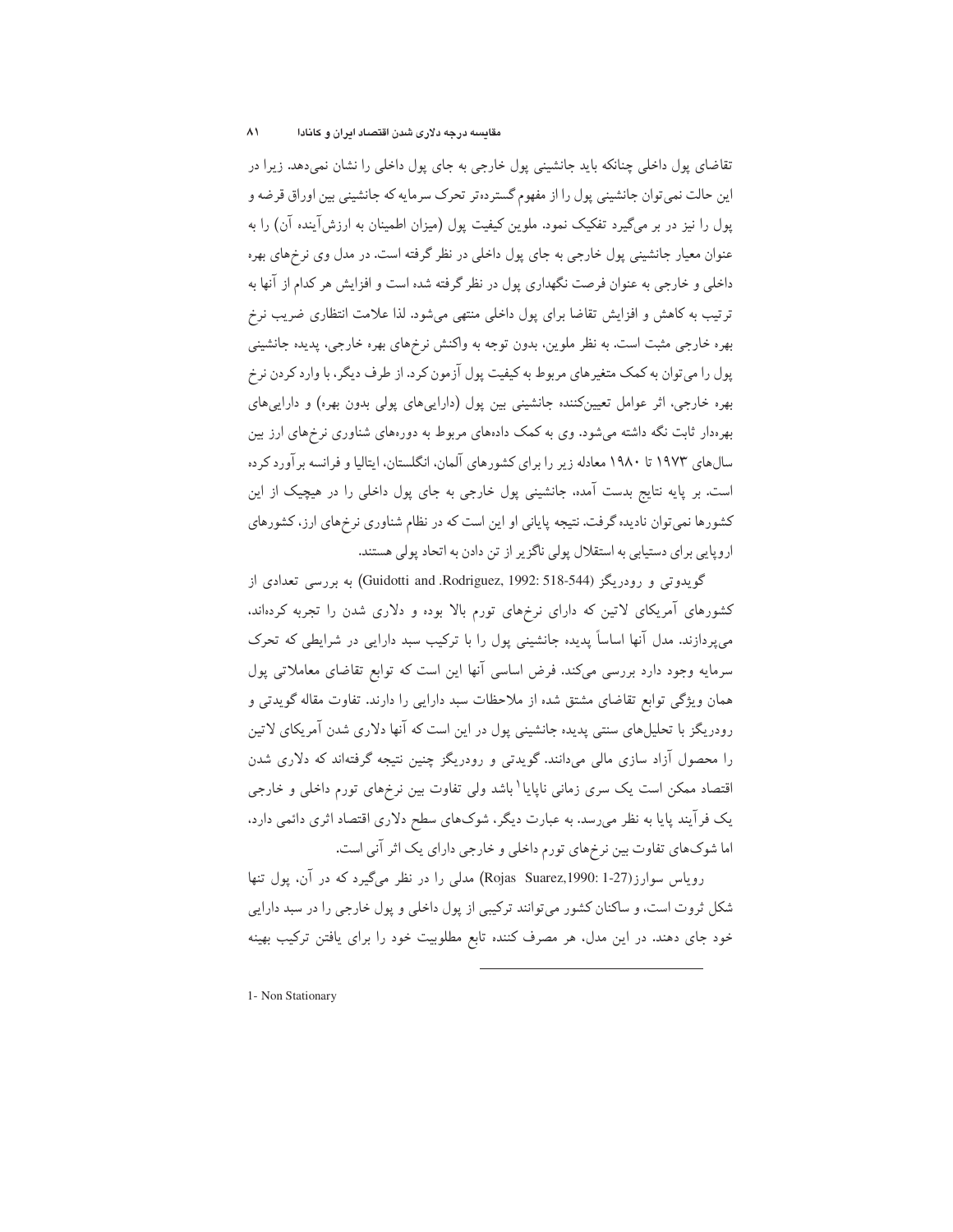یولهای داخلی و خارجی، با توجه به محدودیت بودجه خود حداکثر میکند. از حل مسئله حداکثر سازی، نسبت نگهداری پول ملی به پولهای خارجی در حالت پایدار، تابعی از نرخ انتظاری کاهش ارزش پول ملی به دست میآید. وی با استفاده از دادههای ماهانه سال های ۱۹۷۸ تا ۱۹۹۰، برای سریهای زمانی موجود نتایج زیر را به دست آورد:

۱– ضرایب به دست آمده. دارای علامت انتظاری بوده. و به گونهای معنیدار، بر فرآیند جانشینبي يول تأثير ميگذارد.

۲- همسو بودن تغییرات متغیر جایگزین درآمد ملی با فرآیند جانشینی یول، نشاندهنده دلاري شدن اقتصاد پرو درسال هاي مورد بررسي است.

۳- فرآیند تعدیل جانشینی پول در پرو نسبتاًکند بوده است.

.<br>عالمي(479-473 Alami, 2001: 473) با ذكر اينكه مدلهاي گسترش يافته و تعديل شده توابع تقاضای پول داخلی و خارجی، بین جانشینی پول (پول خارجی به عنوان وسیله مبادله) و دلاری شدن (پول خارجی به عنوان ذخیره ارزش) تفکیک قائل هستند، فرآیندی راکه سود مربوط به سیردههای خارجي به صورت قابل توجهي افزايش مي يابد به عنوان جانشيني يول تعريف ميكند. مقاله فوق تلاش میکند بین انگیزههای معاملاتی نگهداری پول خارجی و تنوع در سبد دارایی تمایز قائل شود.

به طور کلی رویکرد سبد دارایی اشاره دارد که عوامل اقتصادی سعی میکنند بهترین ترکیب بهینه ریسک و بازده انتظاری را از میان داراییهای در دسترس انتخاب نمایند. در این رویکرد پول داخلی و پول خارجی دو انتخاب در دسترس افراد میباشند. اختلاف بین نرخ تورم و نرخ بهره كشورها موجب جانشيني يول بين آنها مىشود. جانشيني يولها دقيقاً متضاد قانون گرشام است زيرا پول خوب پول بد را از میدان خارج میکند. اگر دو پول در طرف تقاضا جانشین کامل باشند نرخ ارز آنها نامتعین است. پول خارجی طرفهای عمده تجاری یک جزء مهم در سبد دارایی داخلی است. همانند سایر داراییها اندازه جانشینی بین پول داخلی و پول خارجی به ریسک مبادله و نرخ بازده نسبی آنها بستگی دارد. نسبت بین نگهداری دو نوع پول علاوه بر درجه نقدینگی آنها به نرخ انتظاری بازده آنها بستگی دارد. جانشینی پول در دورههای تورمی افزایش مییابد زیرا هزینه نگهداري يول داخلي افزايش و قدرت خريد آن كاهش مي يابد و نرخ ارز تعديل مي شود.

۲- تغییر نرخ انتظاری ارز و تقاضا برای پول در ایران و کانادا

طبق فرمول استاندارد تقاضا برای پول تابعی از یک متغیر مقیاس نشان دهنده درآمد یا ثروت و مجموعهای از متغیرهای نشان دهنده هزینه فرصت نگهداری پول است. در این چارچوب اگر پول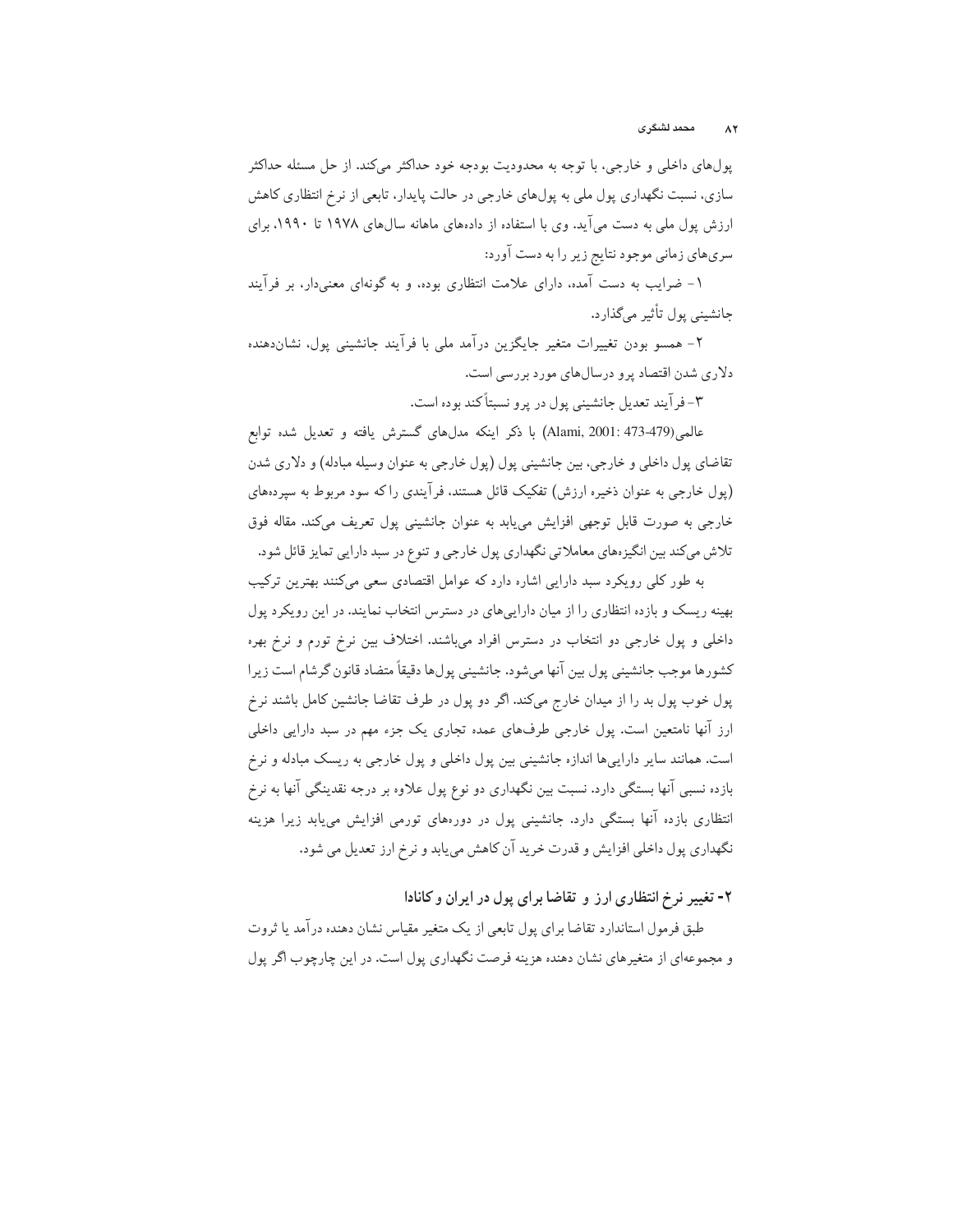خارجي جانشين يول داخلي باشد نرخ بازده يول خارجي عامل مؤثري بر تقاضاي يول داخلي خواهد بود. با فرض اینکه به ماندههای پول خارجی هیچ بهرهای پرداخت نشود، نرخ بازده انتظاری پول خارجي برابر نرخ انتظاري افزايش نرخ ارز (كه به عنوان قيمت يول خارجي تعريف مي شود) است. بنابراین امکان جانشینی پول میتواند از طریق اینکه آیا تغییر انتظاری نرخ ارز تعیین کننده معنیداری در تقاضای یول داخلی است آزمون شود.

۰۱-۲- مقیاس نرخ سلف ارز در کانادا و مقیاس نرخ بازار موازی ارز

فرضیه بازارهای کارا بیان میکنند که نرخ سلف مقیاس خوبی از نرخ انتظاری ارز است. یک وجه ساده از این فرضیه که فرض میکند افراد ریسک خنثی بوده و هزینه مبادله وجود ندارد اشاره دارد که با توجه به تمام اطلاعات موجود، نرخهاي سلف پيش پيني بهينهاي از نرخهاي نقدي \ آينده ارائه ميكنند. اين فرضيه به وسيله .<br>شواهد قابل ملاحظهای برای محدوده گستردهای از کشورها و دورهها حمایت میشود و نشان میدهد که نرخمهاي سلف يک پيش بيني بدون تورشي از نرخمهاي نقدي آينده ارائه ميکنند و خطاي پيش بيني از اطلاعات موجود در مورد نرخهای نقدی و آینده مستقل است. با وجود این، «فرضیه ساده کارا» <sup>۲</sup> به خوبی از عهده تمام آزمونها و دادهایی که شواهدی علیه آن ارائه میکنند بر نمی آید. حتی اگر وجه ساده برقرار نباشد و نرخ سلف با مقداری خطای سیستماتیک ( احتمالاً به دلیل عوامل ریسک و / یا هزینههای مبادله) نرخ نقدی انتظاری را اندازه بگیرد، اگر خطاکوچک باشد نرخ سلف می تواند هنوز به عنوان یک نماینده خوب مورد استفاده قرار گیرد.

در مورد كانادا از نرخ سلف استفاده شد اما تصديق مىكنيم كه اگر مقدارى انحراف از فرضيه رخ دهد، اين اندازه در معرض خطا قرار میگیرد. برای برخورد با چنین امکانی از روش متغیر ابزاری استفاده میکنیم. در آزمونهای زیر در فاصله نسبی از نرخهای سلف و نقدی ۹۰ روزه برای اندازهگیری نرخ انتظاری افزایش نرخ ارز استفاده میکنیم. برای ایران آمار نرخ سلف ارز وجود ندارد.

بهمنی اسکویی (۱۳۸۰: ۳-۹) دستاورد علمی خود را چنین ذکر میکند: در کشورهایی که بازار موازی برای ارز خارجی وجود دارد، نرِخ بازار موازی ارز، و نه نرخ رسمی ارز، باید در تابع تقاضا برای پول لحاظ شود. چون ضریب نرخ رسمی ارز در تابع تقاضای پول معنیدار نیست.

چون در اقتصاد ایران نرخ سلف ارز وجود ندارد و تغییرات نرخ رسمی ارز بطیء است لذا تقاضا برای پول داخلی و خارجی بیشتر تحت تأثیر نرخ بازار موازی ارز قرار می گیرد لذا در مقاله حاضر از نرخ بازار موازی ارز به عنوان جایگزین استفاده میکنیم.

1- Spot

2- The simple efficiency hypothesis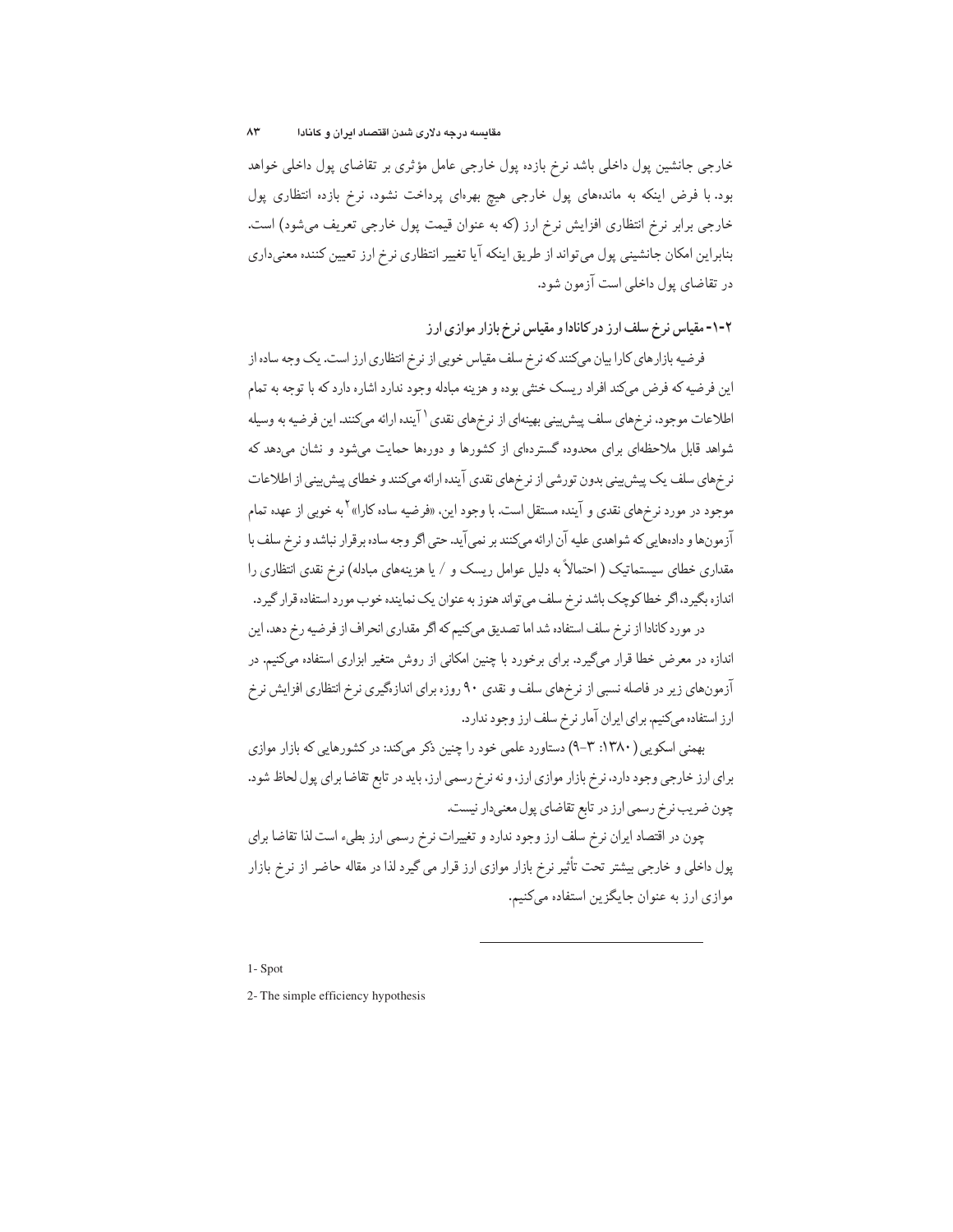٢-٢- شواهدي از تقاضاي يول در ايران وكانادا

با استفاده از دادههای سالیانه برای دوره ۱۳۳۸ تا ۱۳۸۴ تقاضا برای پول در ایران را تخمین زدهایم. توابع تقاضا برای  $\rm M_1$  و  $\rm M_2$  را تخمین زدیم. ابتدا چند متغیر مقیاس را مورد بررسی قرار داده و در نهایت از مقدار $\mathrm{gd}$  واقعی استفاده کردهایم. نرخهای بهره داخلی و خارجی هر دو سود سپردههای بلند مدت بانکی می باشند که به عنوان هزینه فرصت نگهداری یول در نظر گرفته شده است. شکل تابع لگاریتم خطی، لگاریتم مضاعف نسبت به gdp واقعی و نیمه لگاریتمی نسبت به متغیرهای هزینه فرصت فرض مي شود.

با استفاده از دادههای فصلی دوره اخیر نرخ ارز انعطاف پذیر از ۱۹۹۰/۳ تا ۱۹۹۹/۳ تقاضای پول کانادا تخمین زده شد. تابع تقاضا برای  $\rm M_1$  و همچنین  $\rm M_2$  تخمین زده شد. چند متغیر مقیاس را مورد بررسی قرار دادیم و در نهایت تصمیم گرفتیم از مقدار درآمد واقعی استفاده کنیم. نرخمهای بهره با دو متغیر کوتاهمدت و بلندمدت ارائه شدهاند. در مورد  $M_2$  ما نیز نرخ بهره سیردههای پس انداز را به عنوان اندازهای از نرخ خودش <sup>۱</sup> استفاده میکنیم. شکل تابع لگاریتم خطی، لگاریتم مضاعف نسبت به درآمد و نیمه لگاریتمی نسبت به متغیرهای هزینه فرصت فرض میشود. .<br>تأخیر تعدیلی در تقاضا برای پول میتواند برحسب ذخایر اسمی یا واقعی تصریح شود. تصمیم در مورد اینکه کدام مکانیزم مرجح است بر عهده دادهها گذاشته شده است. نهایتاً در معادلات رگرسیونی که احتمال همبستگی سریالی خطای پسماند آنها میرود از تعدیل کوکران-اورکات استفاده کردیم.

در جدول (۵) برای هر تعریف پول ابتدا بهترین برازش تقاضای پول را بدون نرخ انتظاری افزایش نرخ ارز (Ê) نشان دادیم. و سیس Ê را برای آزمون تأثیر جانشینی یول در معادله معرفی کردیم. همان طوری که از جدول پیداست، بهترین تابع برازش شده برای  $\rm M_1$  بر اساس مکانیسم تعدیل حقیقی است که فقط شامل نرخ کوتاه مدت میباشد. از طرف دیگر بهترین برازش تابع برای از مکانیزم تعدیل اسمی استفاده نموده و شامل نرخ بهره بلندمدت است. جدول همچنین بهترین  $M_2$ برازش تابع تقاضا برای ترازهای (M2–M $_2$ ) را که نشان دهنده سپردههای پس انداز شخصی میباشد، نشان میدهد. شکل تابع تقاضا برای این ترازها همانند تابع تقاضای  $M_2$  است. در هر سه مورد وقتبی  $\hat{\mathrm{E}}$  معرفی میشود بی معنی است. بنابراین شاهدی برای جانشینی پول در تقاضا برای .  $M_2$ ، یا  $(M_2$ – $M_1$ ) و جو د ندار د  $M_2$ 

همان طورکه در بالا بحث شد، ممکن است Ê با خطا اندازهگیری شود و بنابراین ضریب آن با تورش باشد. برای مقابله با منشأ این تورش با استفاده از متغیر رتبهای دوربین (رتبه Ê در مرتبه بالا رونده) به

1-Own rate of interest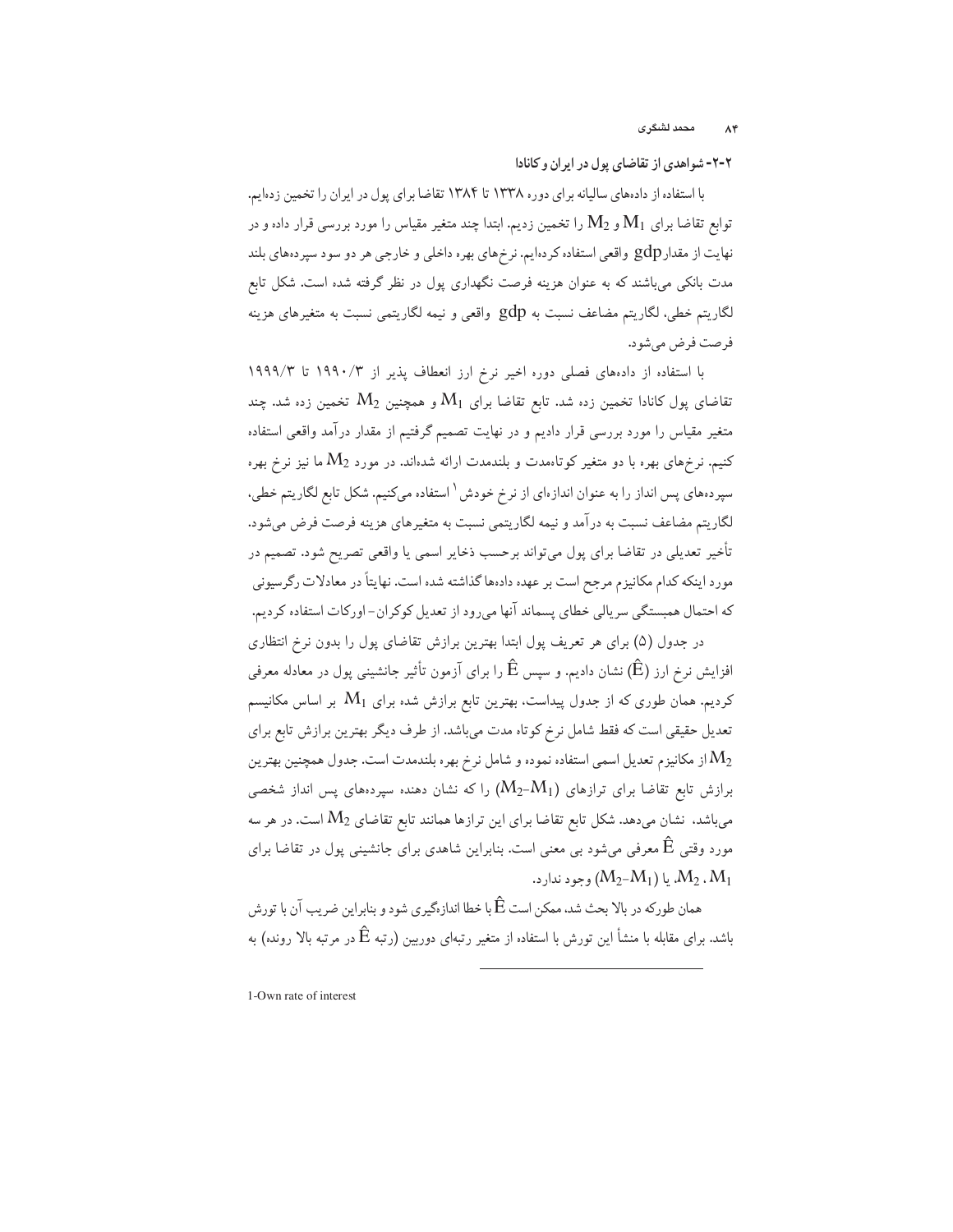عنوان ابزاری برای Ê دوباره (با وارد کردن Ê $\rm (\hat{E}$  رگرسیون را تخمین می;نیم که در جدول(۵) نشان داده شده است. در تمام موارد ضریب Ê بیمعنی باقی میماند. برای مثال، در رگرسیونهای توضیح دهنده  $M_1$ و $M_2$  ارزش های ضرایب t به ترتیب ۱/۲۵–و ۱٬۶۰–بودند.

## $-L - T$

در تابع تقاضای سنتی پول متغیرهای نرخ بهره داخلی و نرخ تورم یا شاخص قیمت مصرفکننده داخلی به عنوان متغیرهای هزینه فرصت نگهداری پول. و متغیر درآمد یا تولید ملی به عنوان متغیر مقیاس وارد تابع تقاضا میشود. در حال حاضر با استفاده از مدل بوردو و چودری (Ibid) علاوه بر متغیر نرخ بهره داخلی، نرخ بهره خارجی را برای آزمون وجود پدیده جانشینی پول وارد تابع تقاضای پول داخلی نمودیم. در تابع تقاضای پول خارجی نیز نرخ بهره داخلی را وارد میکردیم. سپس علاوه بر متغیرهای نرخ بهره داخلی و خارجی از متغیرهای شاخص قیمت داخلی و خارجی، نرخ ارز و متغیر وابسته با وقفه نیز برای تخمین تقاضای پول داخلی و خارجی استفاده کردیم. مدل بوردو و چودري به صورت زير است :

$$
\log m_d = \beta_0 + \beta_1 \log y_d + \beta_2 i_d + \beta_3 i_f \tag{1}
$$

$$
\log m_{f} = \gamma_{0} + \gamma_{1} \log y_{f} + \gamma_{2} i_{d} + \gamma_{3} i_{f}
$$
\n
$$
\tag{1}
$$

كه در آن md = Md/dP تقاضاي حقيقي براي پول داخلي (با تعريف M2 و fm=EMf/Pd .(M1 تقاضای حقیقی برای پول خارجی، dP سطح قیمت داخلی و y درآمد حقیقی داخلی است. چون در شرایط معاملات ارز با آربیتراژ کامل بهره id و if نشان دهنده قیمت نگهداری (هزینه فرصت) dm و fm برای یک دوره هستند، معادلات بالا را میتوان به سادگی این چنین تفسیر کرد. که تقاضای هر کدام از پولها به متغیر مقیاس، قیمت خودش و قیمت پول جانشین بستگی دارد. در ضمیمه نشان دادهایم که اینگونه توابع تقاضا میتواند به سادگی از یک مدل حداکثرسازی مطلوبیت بدست آید. اگر جانشینی پول بین dm و fm وجود نداشته باشد ضرایب  $\beta$ ۲ و  $\gamma$ ۲ (كه اثر متقاطع جانشینی را نشان می دهند) در معادلههای (١) و (٢) برابر صفر خواهند بود.

نتايج بوردو و چودري با مطالعه ميلز (183-170:178 Miles, 1978) كه درجه بالايي از جانشینی پول را در کانادا گزارش نموده است کاملاً متضاد است. آنها نشان می،دهند که نتایج میلز بر مدلی با تصریح اشتباه بنا شده است. آنها با استفاده از دادههای میلز نشان میدهند که در کانادا جانشینی پول به صورت نامتقارن و یک طرفه وجود ندارد.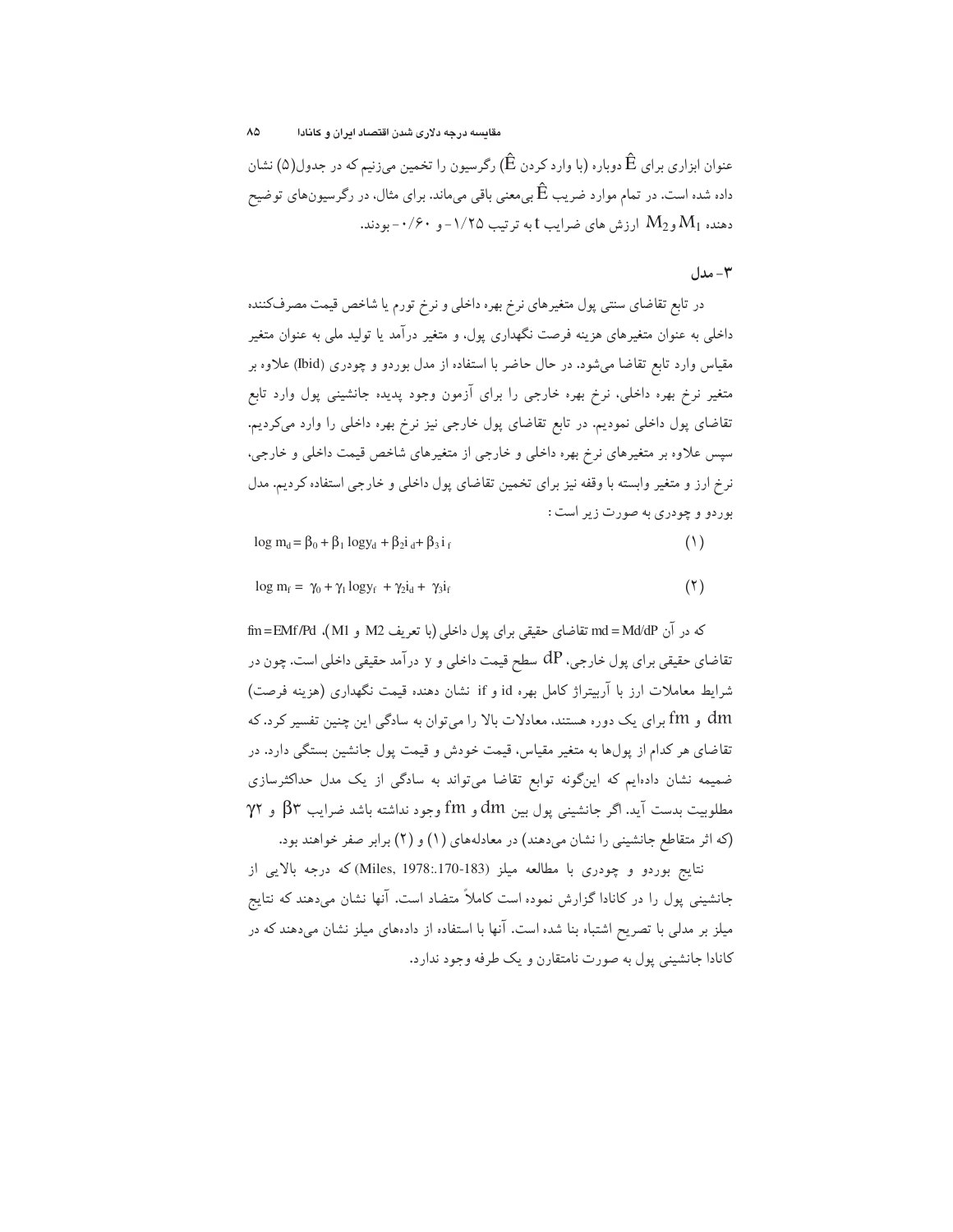محمد لشگر ی  $\Lambda$ ۶

٣- ١- جانشینی پول در تابع تقاضای پول داخلی در ایران و کانادا

در جدول شماره (۱) برای هر تعریف پول در ایران ابتدا بهترین برازش تقاضای پول داخلی در ایران را بدون نرخ بازار موازی ارز (PEX) نشان دادیم. سیس PEX را برای آزمون تأثیر جانشینی پول در معادله معرفی کردیم. مدل (١) و سایر مدل های جدول (١) تابع تقاضا برای پول داخلی توسط ساکنین کشور ایران را نشان میدهند. در تمام مدلها تقاضای پول داخلی در ایران با تعریف M1 یا M2توسط ساکنین کشور با متغیر مقیاس ( gdp واقعی) رابطه مستقیم، با نرخ بهره داخلي رابطه معكوس وبا نرخ بهره خارجي رابطه مستقيم دارند.

 $Lnm_d = -1/552+0/915Lngdp - 0/033i_d + 0/009i_f + 0/841D_1 + 0/48D_2$  $(\tau)$ 

 $(-\gamma/\gamma\gamma)$   $(10/\gamma\gamma\delta)$   $(-\delta/\cdot19)$   $(1/\lambda1\lambda)$   $(10/\lambda\gamma\lambda)$   $(\gamma/\lambda\gamma\gamma)$  $\mathbf{t}$ 

چون تقاضای پول داخلی با نرخ بهره داخلی رابطه معکوس و با نرخ بهره خارجی رابطه مستقیم دارد، لذا جانشینی پول در تابع تقاضای پول داخلی ایران وجود دارد. یعنی با افزایش هزینه فرصت نگهداري پول داخلي مردم ترجيح ميدهند كه پول داخلي را به پول خارجي تبديل كنند.

علامت ضریب نرخ ارز در تابع تقاضای پول داخلی یک مسئله تجربی است و از نظر تئوریک نمیتوان از قبل دقیقاً علامت آن را مشخص کرد چون تا حدی افزایش نرخ ارز موجب کاهش تقاضای پول داخلی و افزایش تقاضای پول خارجی میشود ولی اگر نرخ ارز خیلی افزایش یابد همانند هر كالاي ديگري تقاضاي آن (ارز) كاهش مي يابد برآيند اين افزايش و كاهش است كه ضريب آن را تعیین میکند. صرف حسّاسیت تقاضای پول داخلی نسبت به نرخ ارز مؤید جانشینی پول است. در کل تمام مدلها فرضيه جانشيني يول را در تابع تقاضاي يول داخلي ايران تأييد مىكنند.

در جدول شماره (۵) برای هر تعریف پول در کانادا ابتدا بهترین برازش تقاضای پول را بدون نرخ انتظاری تغییر ارز (Ê) نشان دادیم. سیسÊ را برای آزمون تأثیر جانشینی پول در معادله معرفی کردیم. مدل (۲) و سایر مدلهای جدول (۵) تابع تقاضا برای پول داخلی توسط ساکنین كشور را نشان مىدهند. در تمام مدلها تقاضاى يول داخلى با تعريف M1 يا M2 توسط ساكنين كشور با متغير مقياس( gdp واقعي) رابطه مستقيم، با نرخ بهره داخلي رابطه معكوس دارند.  $Lm_d = -5.72 + 0.78Lngnp - 11.4i_c - 1.39i_u$  $(\mathfrak{f})$ 

 $(-1/17) (7/17)$   $(-5/70) (0.69)$  $t$ 

 $\overline{R}$   $\tau = \frac{1}{\sqrt{2}}$  $n = \frac{1}{2}$ .  $D.W=\frac{1}{Y}$  $F=115$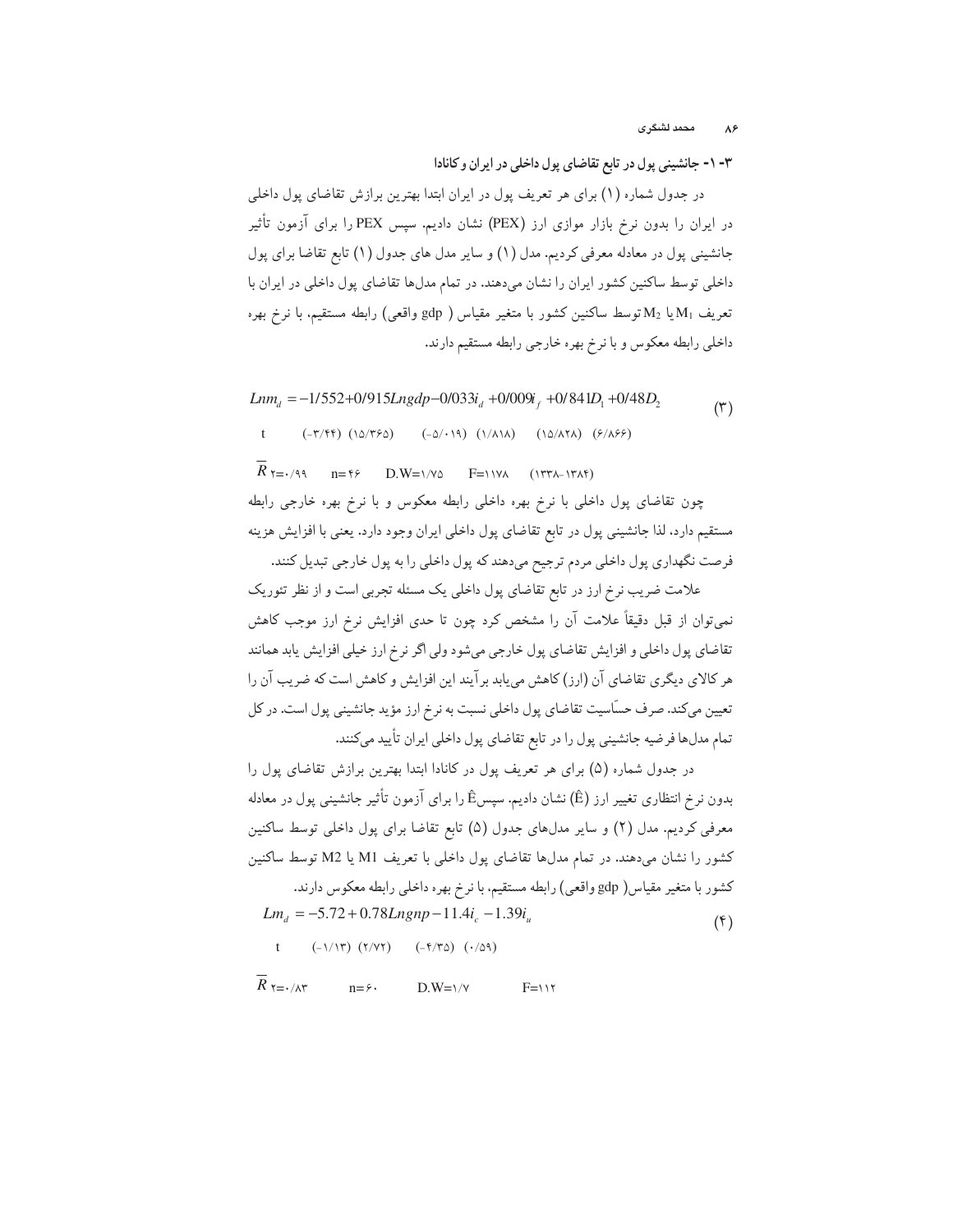ضریب نرخ بهره آمریکا در تابع تقاضای پول داخلی کانادا معنیدار نیست. بنابراین تقاضا برای دلار کانادا در داخل کانادا نسبت به نرخ بهره آمریکا حساس نیست چون دلار کانادا هم در سایر کشورها از جمله آمریکا نقش پول را بازی میکند.

٣- ٢- جانشینی پول در تابع تقاضای پول خارجی ایران کانادا

در مدلهای (۷) و (۸) جدول (۲) لگاریتم تقاضای پول خارجی را بر حسب دلار و مدلهای (۹) و (۱۰) لگاریتم تقاضای اسمی یول خارجی را بر حسب ریال و مدل های (۱۱) و (۱۲) لگاریتم تقاضای واقعی پول خارجی را بر حسب ریال در ایران نشان میدهند. معادله زیر و سایر مدلهای جدول(۲) توابع تقاضا برای پول خارجی توسط ساکنین کشور را نشان میدهند.

 $Lnm_f = -9/199 + 1/212Lngdp + 0/2257i_d - 0/089i_f + 2/807D_1 + 1/211D_2$  ( $\Delta$ )

 $t$  $(-7/\lambda 7Y)$   $(7/97\lambda)$  $(\Delta/\Upsilon)$   $(-\Upsilon/\Upsilon\Upsilon)$   $(\Lambda/\cdot\Omega)$   $(\Upsilon/\partial\cdot\Upsilon)$ 

 $R_{\tau=0.79V}$  $D.W=\frac{1}{\Upsilon}$  $n = \frac{6}{5}$  $F = Y$ ۶۳  $(157A-15A)$ در تمام مدلها تقاضاي پول خارجي توسط ساكنين ايران با متغير مقياس (gdp واقعي) رابطه مستقیم، با نرخ بهره داخلی و با شاخص قیمت داخلی رابطه مستقیم، با نرخ بهره خارجی و با شاخص قیمت خارجی رابطه معکوس دارند. چون تقاضای پول خارجی با نرخ بهره داخلی رابطه مستقیم و با نرخ بهره خارجی رابطه معکوس دارد، لذا جانشینی پول در تابع تقاضای پول خارجی نیز وجود دارد. یعنی با افزایش هزینه فرصت نگهداری پول داخلی مردم ترجیح میدهند که پول داخلی را به يول خارجي تبديل كنند.

لگاریتم تقاضای پول خارجی را بر حسب دلار آمریکا برای کانادا برآورد شد معادله زیر و سایر مدلهای توابع تقاضا برای پول خارجی توسط ساکنین کانادا نشان میدهند که تقاضای پول خارجي در کانادا وجود دار د.

 $Lnm_f = -2/83 + 0/54Lngdp - 1/054i_c - 0/11i_u$  $(\hat{z})$ 

t  $(-\cdot/\Delta f)$   $(Y/\Delta)$   $(-Y/Y)$   $(-\cdot/\cdot f')$ 

 $R \tau = \frac{1}{4} \lambda \tau$  $n = Y \Lambda$ 

 $D.W=\frac{1}{A}$  $F=159$ 

ضریب نرخ بهره آمریکا در تقاضای پول خارجی کانادا معنیدار نیست تقاضای پول خارجی توسط ساکنین کانادا با متغیر مقیاس (gdp جاری) رابطه مستقیم، با نرخ بهره داخلی رابطه معکوس دارند. چون تقاضاي پول خارجي با نرخ بهره داخلي رابطه معكوس دارد، و ضريب نرخ بهره خارجي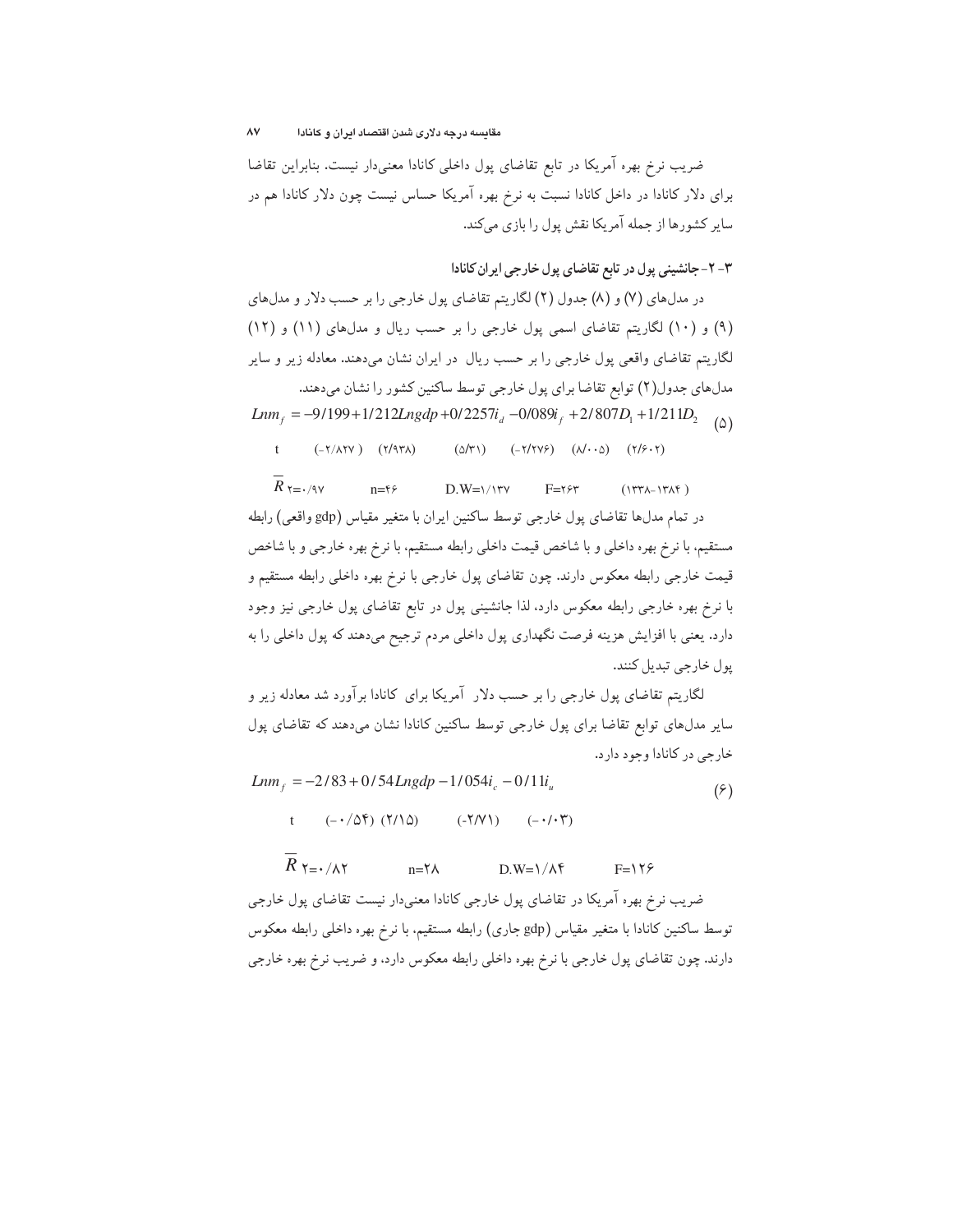#### محمد لشكري  $\Lambda\Lambda$

معنی دار نیست. لذا با وجود اینکه برای پول خارجی (دلار آمریکا) تقاضا وجود دارد ولی جانشینی پول در تابع تقاضای پول خارجی کانادا وجود ندارد. به عبارت چون تقاضا برای دلار آمریکا در داخل کانادا نسبت به نرخ بهره آمریکا حساس نیست بنابراین جانشینی پول در کانادا متقارن است و دلار كانادا هم در ساير كشورها از جمله آمريكا نقش پول را بازي مي كند.

# ۴ - آزمون مدلها

آزمون مدلها انجام شد با اينكه هيچ كدام از متغيرهاي مستقل و وابسته پايا نيستند و درجه جمعي آنها متفاوت و بیشتر از صفر است. ' جملات اخلال کلیه رگرسیونها جمعی از مرتبه صفر ( ·)I است. گرنجر(Ibid) و انگل گرنجر(Ibid) نشان دادهاند که اگر دو سری زمانی هر کدام جمعی از مرتبهای باشند ولي تركيب خطي آنها جمعي از مرتبهاي كمتر باشد بين دو سرى فوق رابطه تعادلي بلند مدت وجود دارد.

به همین منظور در تحقیق حاضر برای آزمون پایایی متغیرها از آزمون دیکی فولر تعمیم یافته استفاده شد نتايج آزمون نشان مىدهد كليه متغيرها ناپايا و داراى ريشه واحد هستند با توجه به اينكه یسماند مدلها جمعی از مرتبه صفر می،باشند بنابراین کل متغیرهای مدلها هم جمع می،باشند و بین آنها رابطه تعادلی بلندمدت وجود دارد. لذا تمامی رگرسیونها حقیقی بوده و ضرایب آنها مطابق تئوریهای تقاضای یول سنتی و جانشینی یول می باشد. برای آزمون ریشه واحد ابتدا جمعی بودن متغیرها از مرتبه ۳ در برابر ۲ و سپس جمعی از مرتبه ۲ در برابر ۱ و سپس جمعی از مرتبه ۱ در برابر صفر آزمون شد. برای رگرسیونهایی که متغیر وابسته با وقفه وارد مدل شده آزمون h دوربین نیز انجام شد که عدم وجود خود همبستگی را در این مدل ها تأیید میکند.

#### ۵- تفسیر ضرایب

۵-۱-مقايسه ضريب لگاريتم توليد ناخالص داخلي (Ingdp) در تقاضاي پول داخلي و پول خارجي در ايران و كانادا در تابع تقاضای پول داخلی با تعریفM1 وM2 در تمام مدلها و در هر دو کشور علامت ضریب lngdp مثبت می باشد بنابراین با مبانی نظری تقاضای یول سنتی سازگار است. در مورد علامت ضریب Ingdp در تابع تقاضای پول خارجی کادینگتون (Cuddington,1983:.111-133) ذکر نموده است که اگر همراه با افزایش متغیر معاملاتی درآمد (PY) تقاضا برای پول خارجی افزایش یابد جانشینی پول صورت گرفته است. اگر تقاضا برای پول خارجی با تغییرات درآمد (PY) رابطه معکوس داشته باشد ملاحظات سبد دارایی بر ملاحظات معاملاتی غالب است.

١-جدول (۴) را ببينيد.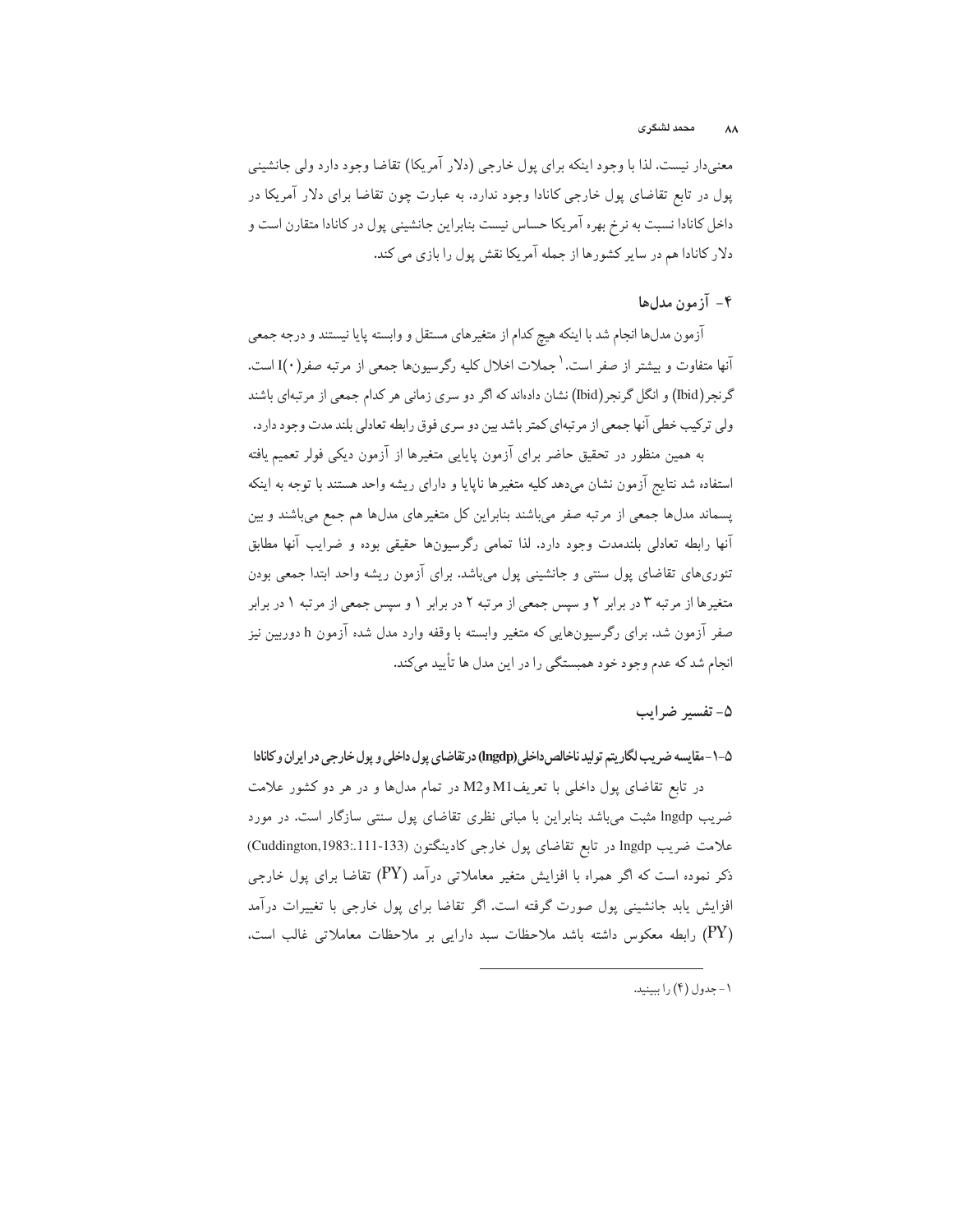بنابراین اقتصاد دلاری شده است. در تابع تقاضای پول خارجی ایران برحسب دلار(mf)، برحسب ريال اسمي(mfr) و برحسب ريال واقعي(mfr61) در تمام مدلها علامت ضريب lngdp مثبت میباشد لذا با تحلیل کادینگتون اقتصاد ایران وارد مرحله جانشینی پول شده و از مرحله دلاری شدن عبورکرده است زیرا انگیزههای معاملاتی بر انگیزههای سبد دارایی غالب شده است. در کانادا نيز جانشيني يول به طور دو طرفه صورت گرفته است.

۵- ۲-مقایسه ضریب نرخ بهره داخلی (id) در تقاضای پول داخلی و پول خارجی در ایران و کانادا

علامت ضریب نرخ بهره داخلی (id) در تمام مدلهای توابع تقاضای پول داخلی دو کشور منفی و در تمام مدلهای توابع تقاضای پول خارجی ایران مثبت است که هم با نظریههای پولی سنتی و هم با نظریههای جانشینی پول سازگار است ولی در کانادا ضریب نرخ بهره داخلی (id) معنیدار نیست، بنابراین نرخ بهره داخلی در ایران افزایش مییابد تقاضا برای پول داخلی کاهش و تقاضای برای پول خارجی افزایش میbبابد. زیرا با فرض ثابت بودن سایر عوامل افزایش نرخ بهره داخلي هزينه نگهداري پول داخلي را نسبت به نگهداري پول خارجي افزايش ميدهد. ولي تقاضاي پول خارجي در كانادا نسبت به نرخ بهره داخلي حساس نيست پس جانشيني پول دو طرفه است.

۵ -۳-مقایسه ضریب نرخ بهره خارجی (i<sub>f</sub>) در تقاضای پول داخلی و پول خارجی در ایران و کانادا

علامت ضریب نرخ بهره خارجی (if) در تمام مدلهای تابع تقاضای پول داخلی ایران مثبت و در تمام مدلهای توابع تقاضای پول خارجی ایران منفی است که هم با نظریههای پولی سنتی و هم با نظریههای جانشینی پول سازگار است زیرا وقتی نرخ بهره خارجی افزایش می یابد تقاضا برای پول داخلی افزایش و تقاضای برای پول خارجی در ایران کاهش می یابد زیرا افزایش نرخ بهره خارجي هزينه نگهداري پول داخلي را نسبت به نگهداري پول خارجي كاهش مي دهد. ولي در كانادا ضریب نرخ بهره خارجی معنی دار نیست و تأثیری بر تقاضای پول داخلی و خارجی کانادا ندارد.

۵ -۴- مقایسه ضریب لگاریتم نرخ ارز (In pex) در تقاضای پول داخلی و پول خارجی در ایران و کانادا علامت ضریب نرخ بازار موازی ارز (ln pex) در تابع تقاضای پول داخلی و خارجی یک مسئله تجربی است و با تئوریهای پولی سنتی و جانشینی پول نمیتوان علامت آن را از قبل مشخص نمود زيرا وقتى نرخ ارز شروع به افزايش مىكند تقاضا براى پول داخلى كاهش و تقاضا برای پول خارجی افزایش می یابد. اما وقتی نرخ ارز خیلی افزایش یابد تقاضا برای ارز همانند هر کالای اقتصادی دیگر کاهش میbبابد. برآیند این افزایش و کاهشها است که علامت آن را تعیین میکند. همین که تقاضای پول داخلی نسبت به نرخ ارز حساسیت داشته باشد و ضریب نرخ ارز در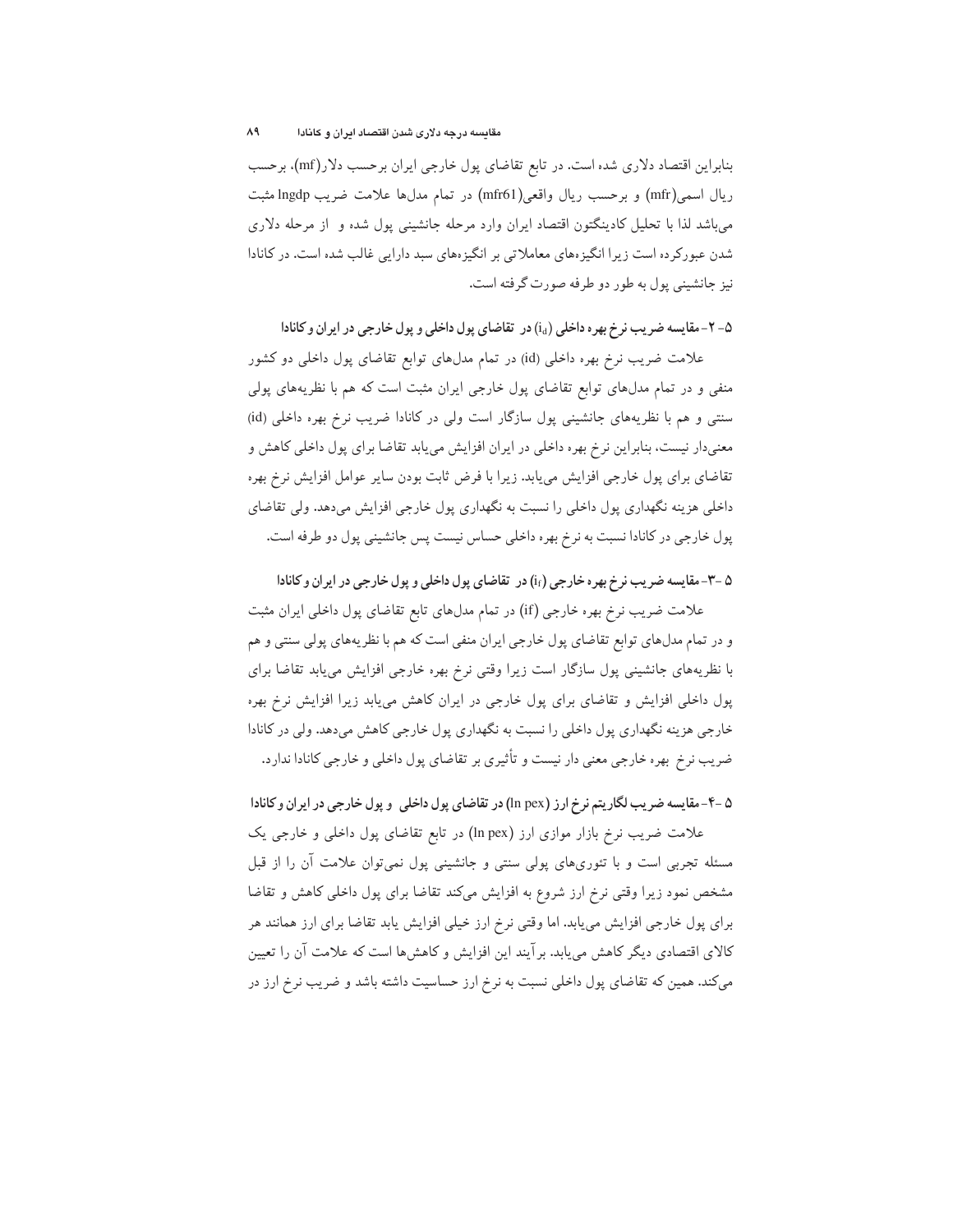#### محمد لشكري

تابع تقاضای پول داخلی معنیدار باشد پدیده جانشینی پول اتفاق افتاده است. ضریب این متغیر در تمام مدلهای توابع تقاضای پول داخلی و پول خارجی در ایران معنیدار و منفی است که نشان دهنده وجود پدیده جانشینی پول است. ولی ضریب این متغیر در توابع تقاضای پول داخلی و پول خارجي در كانادا معنىدار نيست كه نشان دهنده وجود جانشيني پول دو طرفه است.

## ۶- آزمون فرضيههاي تحقيق

فرضیههایی که در این مقاله مد نظر بوده است عبارتند از: الف-جانشینی پول در ایران نامتقارن (یک طرفه) است. ب- جانشینی پول در کانادا متقارن (دو طرفه) است. نتایج تحقیق نشان می،دهد که هر دو فرضیه تأیید می،شوند زیرا جانشینی پول در ایران یک طرفه و در کانادا دو طرفه است.

# نتىجەگېرى

در این یژوهش تأثیر بازده یول خارجی بر تقاضا برای یول داخلی در ایران ًدر دوره ۱۳۸۴–۱۳۳۸ آزمون شد و معلوم گردید این تأثیر معنیدار است. بنابراین، در کشور ماکه مبالغ زیادی یول خارجی نگهداری می شود، جانشینی پول عامل مهمی در تابع تقاضای پول داخلی و خارجي توسط ساكنين است. چون تقاضا براي يول خارجي با متغير مقياس (gdp) رابطه مستقيم دارد لذا طبق نظریه کادینگتون اقتصاد ایران وارد مرحله جانشینی پول شده و از مرحله دلاری شدن عبور کرده است زیرا انگیزههای معاملاتی بر انگیزههای سبد دارایی غالب شده است.

در این پژوهش تأثیر بازده انتظاری پول خارجی بر تقاضا برای پول داخلی در دوره انعطاف پذیری نرخ ارز (دهه ۱۹۹۰) در کانادا آزمون شد و معلوم گردید این تأثیر ناچیز است. بنابراین، حداقل برای یک کشور مهم (کانادا) که مبالغ زیادی یول خارجی نگهداری میکند، جانشینی یول عامل مهمی در تابع تقاضای یول نیست. همانطور که تقاضا برای پول عامل کلیدی در ساختن مدلهای نرخهای انعطاف پذیر ارز میباشد. نتایج بر نقش به معنی جانشینی پول در تعیین نرخهای شناور ارز دلالت دارد. این شواهد همچنین از این امر که جانشینی پول توانایی یک کشور را با نرخهای شناور ارز برای پیگیری سیاست پولی مستقل محدود میکند، حمایت نمیکند. بنابراین جانشینی پول در کشور کانادا دو طرفه و متقارن است و کانادا مشکلی به نام داری شدن اقتصاد ندارد.

دستاورد علمی این مقاله این است که تقاضای پول داخلی در ایران نسبت به نرخ بهره خارجی حساس است و در تابع تقاضای پول داخلی باید علاوه بر نرخ بهره داخلی نرخ بهره خارجی نیز وارد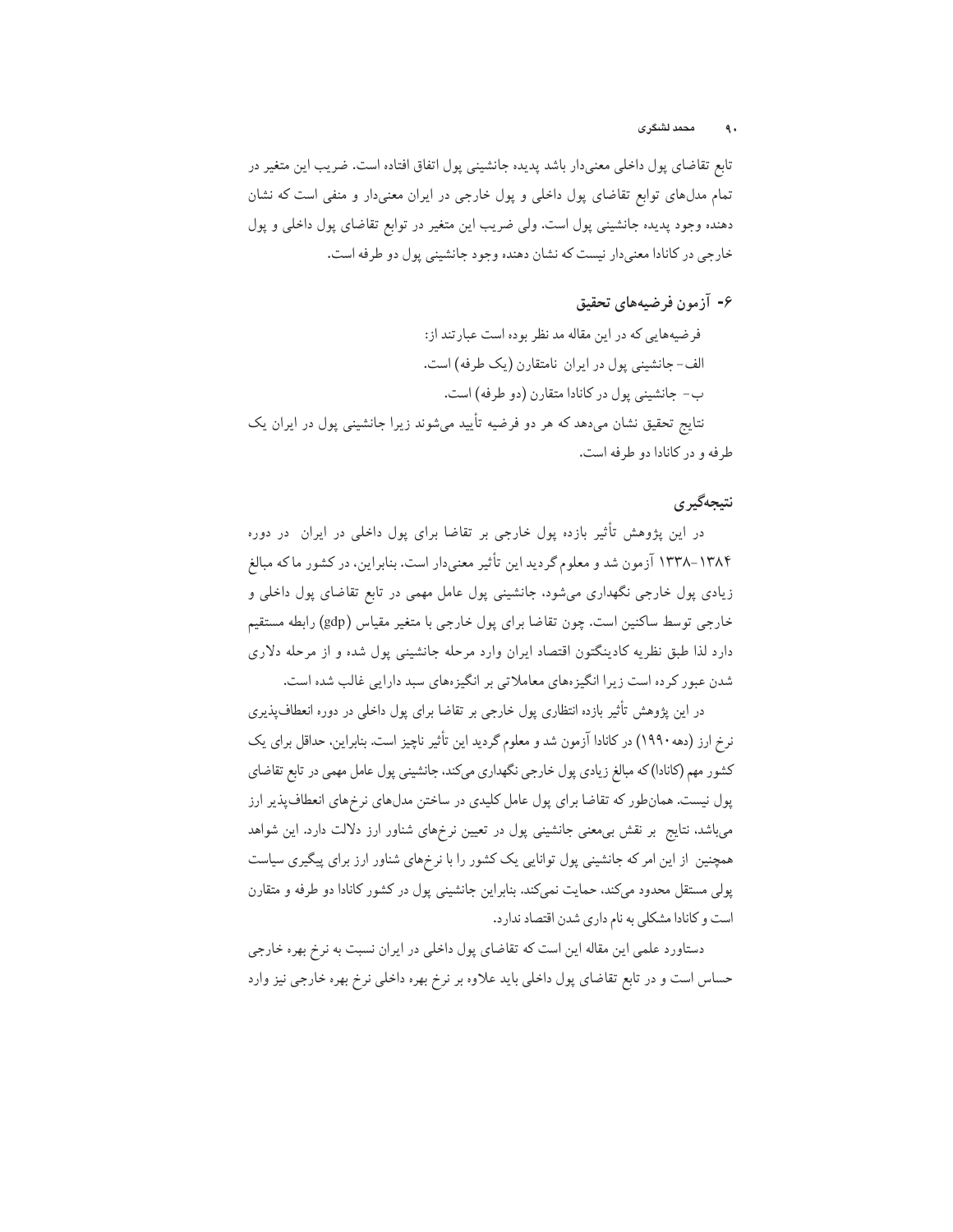شود. همچنین تقاضا برای پول خارجی توسط مردم ایران نسبت به نرخ بهره داخلی نیز حساس است و در تابع تقاضای پول خارجی توسط ساکنین ایران باید علاوه بر نرخ بهره خارجی، نرخ بهره داخلی نیز وارد شود. ولی تقاضای پول داخلی و خارجی در کانادا نسبت به نرخ بهره خارجی حساس نیست و جانشینی پول در این کشور مشکلی برای اقتصاد آن ایجاد نمیکند.

| مدل                    |                        |                        |                         |                        |                         |                         |
|------------------------|------------------------|------------------------|-------------------------|------------------------|-------------------------|-------------------------|
|                        | (1)                    | (2)                    | (3)                     | (4)                    | (5)                     | (6)                     |
| متغير                  |                        |                        |                         |                        |                         |                         |
| وابسته                 | $Ln m_1$               | $Ln m_1$               | $Ln m_1$                | $Ln m_1$               | Ln m <sub>2</sub>       | Ln m <sub>2</sub>       |
| $\mathcal{C}$          | $-1/552$<br>$(-3/344)$ | $-2/436$<br>$(-5/885)$ | $-2/445$<br>$(-6/099)$  | $-1/415$<br>$(-1/520)$ | $-4/833$<br>$(-11/321)$ | $-5/817$<br>$(-12/234)$ |
| Ln gdp                 | 0/915<br>(15/365)      | 0/376<br>(6/605)       | 0/548<br>(7/662)        | 0/769<br>(6/731)       | 1/378<br>(25/250)       | 1/258<br>(20/908)       |
| Id                     | $-0/033$<br>$(-5/019)$ | $-0/014$<br>$(-2/227)$ | $-0/0122$<br>$(-1/969)$ | $-0/051$<br>$(-3/240)$ | $-0/038$<br>$(-6/448)$  | $-0/024$<br>$(-2/947)$  |
| <b>If</b>              | 0/009<br>(1/818)       | 0/007<br>(1/484)       |                         | 0/055<br>(4/887)       | 0/020<br>(3/677)        | 0/016<br>(2/932)        |
| Ln cpii                |                        |                        |                         |                        |                         | $-0/110$<br>$(-2/970)$  |
| Ln cpiu                |                        | 0/828<br>(3/944)       | 0/587<br>(2/891)        |                        |                         | 0/667<br>(3/447)        |
| Ln pex                 |                        | $-0/067$<br>$(-2/712)$ | $-0/103$<br>$(-4/748)$  | 0/227<br>(5/989)       |                         |                         |
| متغير وابسته<br>باوقفه |                        | 0/476<br>(4/889)       | 0/402<br>(4/094)        |                        |                         |                         |
| $D_1$                  | 0/841<br>(15/828)      |                        | 0/361<br>(4/949)        |                        | 0/579<br>(11/854)       | 0/381<br>(4/346)        |
| D2                     | 0/480<br>(6/866)       |                        |                         | 0/791<br>(6/375)       | 0/324<br>(5/075)        | 0/169<br>(2/312)        |
| D <sub>3</sub>         |                        | 0/220<br>(4/505)       |                         | 0/286<br>(2/074)       |                         |                         |
| $R^2$                  | 0/99                   | 0/99                   | 0/99                    | 0/97                   | 0/99                    | 0/99                    |
| $D-W$                  | 1/74                   | 2/04                   | 1/576                   | 1/156                  | 1/873                   | 1/542                   |
| h دوربين               |                        | $-0/1795$              | 1/747                   |                        |                         |                         |

جدول(١) - جانشینی پول در تقاضا برای پول داخلی (ریال)، دادههای سالیانه ١٣٨۴-١٣٣٨

ملاحظات:

۱-ارقام داخل پرانتز مقادیر t را نشان میدهد. ۲- متغیرهای وابسته لگاریتم تقاضای واقعی پول داخلی را بر حسب m1 وm2 واقعی نشان میدهند. ٣-ساير متغيرها درجدول٣ معرفي ميشود.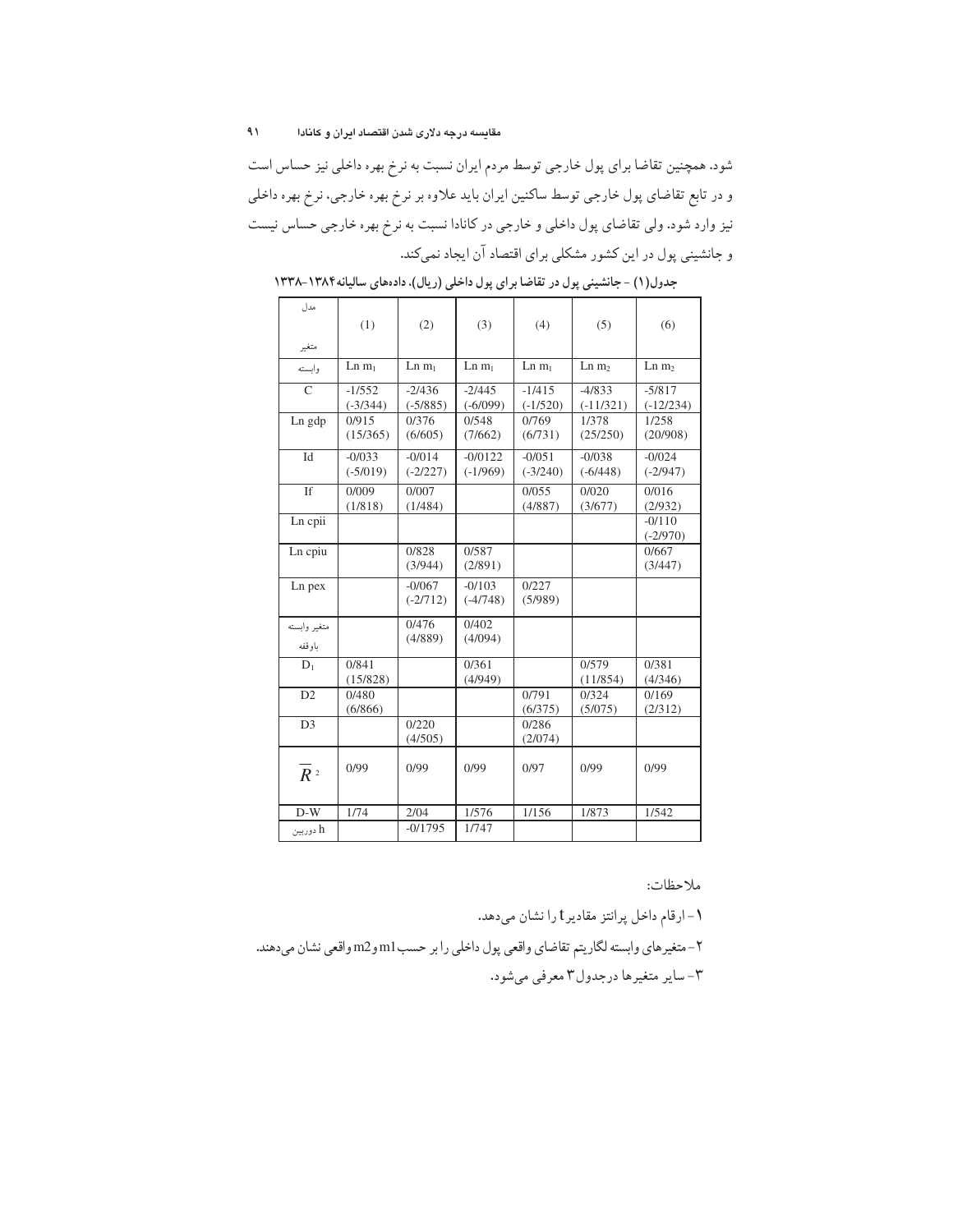| مدل            | (7)         | (8)         | (9)        | (10)       | (11)       | (12)       |
|----------------|-------------|-------------|------------|------------|------------|------------|
| تتنغير         |             |             |            |            |            |            |
| وابسته         | $Ln \, m_f$ | $Ln \, m_f$ | Ln mfr     | Ln mfr     | Ln mfr61   | Ln mfr61   |
| $\mathcal{C}$  | $-8/176$    | $-11/111$   | $-9/549$   | $-9/199$   | $-9/015$   | $-7/641$   |
|                | $(-15/729)$ | $(-8/199)$  | $(-3/065)$ | $(-2/939)$ | $(-2/757)$ | $(-0/313)$ |
| Ln gdp         | 0/236       | 0/944       | 1/293      | 1/212      | 1/211      | 0/5.54     |
|                | (3/071)     | (5/478)     | (3/261)    | (2/939)    | (2/923)    | (6/436)    |
| id             | 0/024       | 0/057       | 0/208      | 0/225      | 0/227      | 0/0458     |
|                | (2/012)     | (3/176)     | (5/011)    | (5/310)    | (5/318)    | (3/057)    |
| if             | $-0/017$    | $-0/095$    | $-0/143$   | $-0/089$   | $-0/089$   | $-0/022$   |
|                | $(-2/393)$  | $(-4/548)$  | $(-2/967)$ | $(-2/276)$ | $(-2/267)$ | $(-2/445)$ |
| Ln cpii        | 1/54        |             |            |            |            | 0/450      |
|                | (15/04)     |             |            |            |            | (3/380)    |
| Ln cpiu        |             |             |            |            |            | $-1/850$   |
|                |             |             |            |            |            | $(-8/374)$ |
| Ln pex         | $-1/271$    |             |            |            |            | $-0/333$   |
|                | $(-15/437)$ |             |            |            |            | $(-2/039)$ |
| و ابست         | 0/827       |             |            |            |            |            |
| باو قفه        | (11/892)    |             |            |            |            |            |
| $D_1$          |             | 0/680       | 2/807      | 2/858      | 2/813      |            |
|                |             | (4/678)     | (8/005)    | (8/545)    | (7/976)    |            |
| D <sub>2</sub> | 0/537       | 1/509       | 1/212      | 1/244      | 1/219      | 0/433      |
|                | (5/720)     | (7/767)     | (2/602)    | (2/785)    | (2/606)    | (3/251)    |
| $D_3$          | 0/342       |             |            |            |            | 0/435      |
|                | (4/857)     |             |            |            |            | (4/819)    |
|                | 0/99        | 0/98        | 0/97       | 0/98       | 0/97       | 0/99       |
| $R^2$          |             |             |            |            |            |            |
| $D-W$          | 1/975       | 1/481       | 1/164      | 1/164      | 1/138      | 1/312      |
| دور بینh       | 0/8787      |             |            |            |            |            |

جدول (۲) – جانشینی پول در تقاضا برای پول خارجی(دلار)، دادههای سالیانه۱۳۳۸ – ۱۳۸۴

ملاحظات:

%&+ W"t"6=X)BG [J dmfrb-3dmfb49!KW)-E R=># =!E&8=" gJ + %&W"dmfr61bWUG-

1+ W"WSU"\-%&8=" \J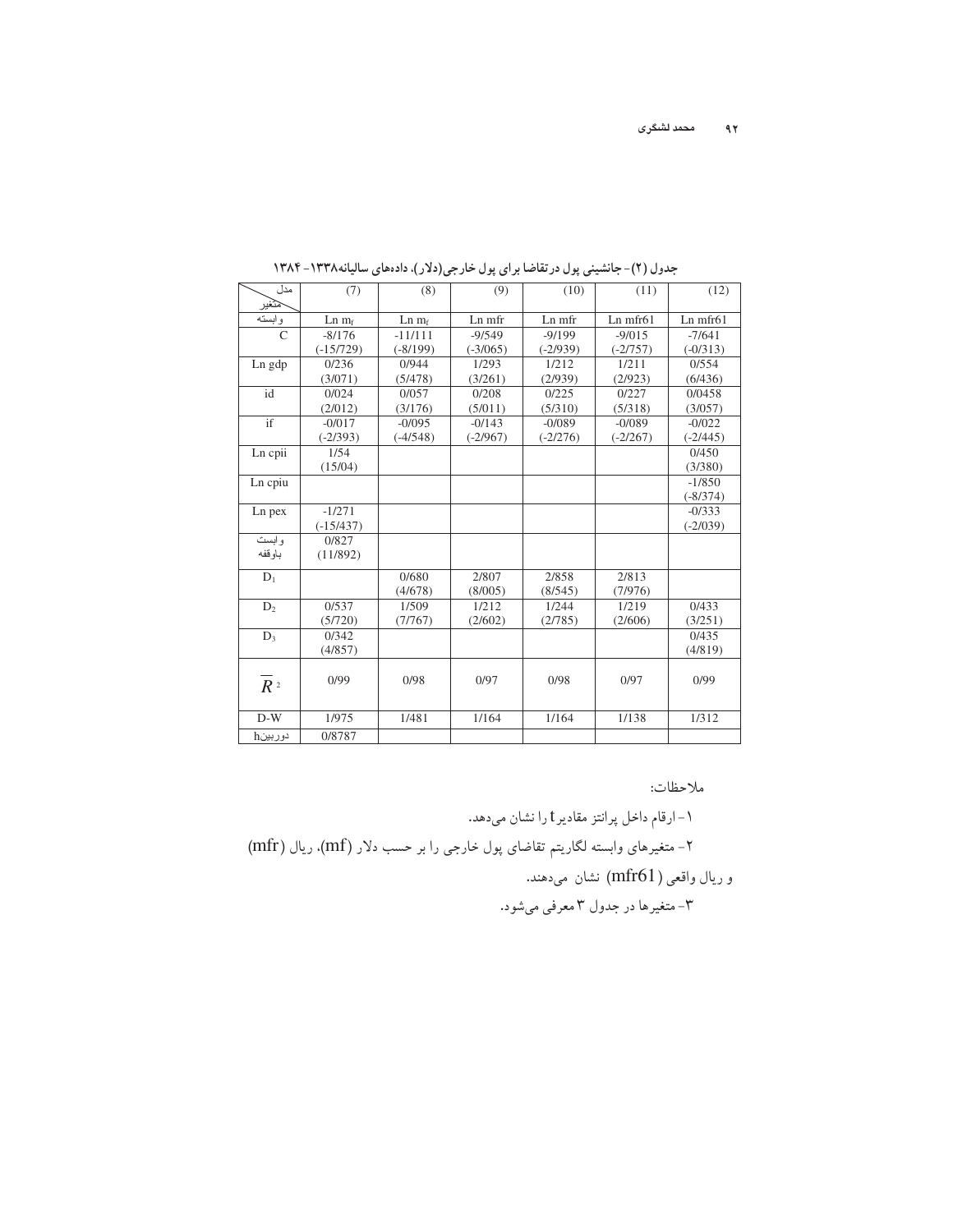| نماد           | متغير                                                             | منبع اطلاعات يا نحوه محاسبه                                                                     |
|----------------|-------------------------------------------------------------------|-------------------------------------------------------------------------------------------------|
| β              | بردار ضرايب                                                       |                                                                                                 |
| γ              | بردار ضرايب                                                       |                                                                                                 |
| cpii           | شاخص بهاي كالاها وخدمات مصرفي در مناطق شهري ايران<br>$(1361=100)$ | جمع آوري شده از گزارش هاي مختلف بانک مرکزي ج.ا.ا                                                |
| cpiu           | شاخص بهاي كالاها وخدمات مصرفي در مناطق شهري<br>آمريكا (100=1374)  | نرم افزار IFS صندوق بينالمللي پول                                                               |
| $D_1$          | متغیر مجازي شوک انقلاب                                            | از سال1356به بعد برابر 1و بقیه سال&ا برابرصفراست                                                |
| D <sub>2</sub> | متغیر مجازی شوک نفتی                                              | از سال1352به بعد برابر 1و بقیه سال%ا برابرصفراست                                                |
| $D_3$          | متغیر مجازي شكست ساختاري                                          | سال&ای1358و1359 برابر 1و بقیه سال&ا رابرصفراست                                                  |
| gdp            | تولید ناخالص داخلی به قیمت ثابت سال 1361                          | مجموعه آماري سري زماني آمارهاي اقتصادي. اجتماعي<br>تا سال 1375سازمان برنامه و بودجه1376         |
| $i_d$          | نرخ بهره داخلي(سود سپردههاي بلند مدت)                             | جمع آوری شده از گزارش،های مختلف بانک مرکزی ج.ا.ا                                                |
| $i_{\rm f}$    | نرخ بهره خارجي( مورد آمريكاسود سپرده هاي بلند مدت)                | نرم افزار IFS صندوق بين لمللي پول                                                               |
| Ln             | لگاريتم نپرين                                                     |                                                                                                 |
| m <sub>1</sub> | حجم پول داخلي برحسب ميلياردريال                                   | جمع آوری شده از گزارش،های مختلف بانک مرکزی ج.ا.ا                                                |
| m <sub>2</sub> | حجم نقدينگي داخلي برحسب ميلياردريال                               | جمع آوری شده از گزارش های مختلف بانک مرکزی ج.ا.ا                                                |
| $m_f$          | حجم پول خارجي درگردش برحسب ميليارد دلار                           | محمد لشکری (۱۳۸۴) طرح پژوهشی مقایسه دلاری شدن<br>ایران، آرژانتین و کانادا                       |
| $m_{fr}$       | حجم دلارهاي درگردش برحسب ريال                                     | حاصل ضرب حجم دلارهای درگردش در نرخ ارز در بازار                                                 |
| $m_{fr61}$     | حجم دلارهاي درگردش واقعي برحسب ريال                               | حاصل ضرب حجم دلارهای درگردش در نرخ ارز در بازار<br>موازی که با شاخص قیمتهای داخلی تعدیل شده است |
| n              | تعداد نمونه                                                       |                                                                                                 |
| Pex            | نرخ دلار آمریکا در بازار موازی                                    | جمع آوري شده از گزارش هاي مختلف بانک مرکزي ج.ا.ا                                                |

# جدول (٣)-منابع دادههای ایران یا نحوه محاسبه آنها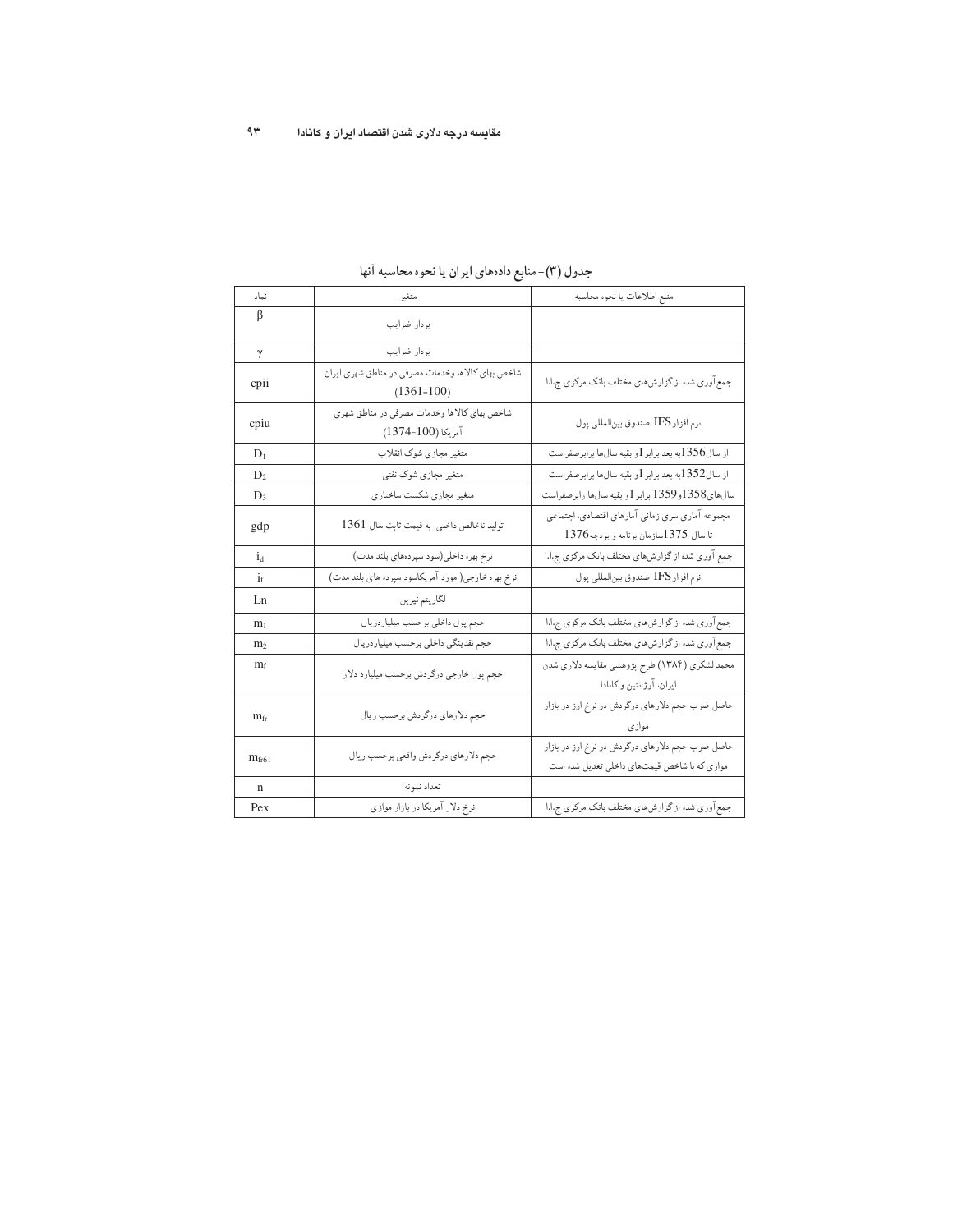| نتايج آزمون       |                       |              |                                                               |                       |
|-------------------|-----------------------|--------------|---------------------------------------------------------------|-----------------------|
| J(1)              | I(2)                  | I(3)         | متغبر                                                         | نماد                  |
| $I(0)$ برابر      | $\mathrm{I}(1)$ برابر | $I(2)$ برابر |                                                               |                       |
|                   |                       |              |                                                               |                       |
| I(2)<br>I(3)      |                       |              | لگاريتم حجم پول واقعي (100=1361)                              | Ln m <sub>1</sub>     |
|                   | I(2)                  | I(3)         | لكاريتم حجم نقدينكي واقعي (100=1361)                          | Ln m <sub>2</sub>     |
|                   | I(2)                  | $(3)$ ,      | لگاریتم حجم دلارهای در گردش                                   | $Ln \, m_f$           |
| I(2)<br>I(3)      |                       |              | لگاریتم حجم دلارهای در گردش بر حسب پول داخلی                  | $Ln \, m_{fr}$        |
| I(2)<br>$I(3)$ ,  |                       |              | لگاريتم حجم دلارهاي در گردش واقعي بر حسب پول داخلي (100=1361) | $\rm Ln~m_{\rm fr61}$ |
|                   | I(2)<br>$I(3)$ ,      |              | لكاريتم شاخص قيمت مصرف كننده داخلي (100=1361)                 | Ln cpii               |
|                   | I(2)<br>I(3)          |              | لكاريتم شاخص قيمت مصرف كننده خارجي (موردآمريكا) (100=1374)    | Ln cpiu               |
|                   | I(2)<br>I(3)          |              | لكاريتم توليد ناخالص داخلي واقعي (100=1361)                   | Ln gdp                |
| I(2)<br>$I(3)$ رد |                       |              | لگاريتم نرخ ارز در بازار موازي                                | Ln pex                |
| I(2)<br>$I(3)$ رد |                       |              | نرخ سود سپر دههای بلند مدت بانکی داخلی                        | $i_d$                 |
|                   | I(2)<br>$I(3)$ رد     |              | نرخ سود سپردههای بلند مدت بانکی خارجی (موردآریکما)            | $i_{\rm f}$           |
|                   |                       |              |                                                               |                       |

جدول (۴)-نتايج آزمون ريشه واحد

| جدول(۵): جانشینی پول در تقاضای پول کانادا، ۱۹۹۰/۴– ۱۹۹۹/۴ |  |
|-----------------------------------------------------------|--|
|-----------------------------------------------------------|--|

| مورد                | $\mathbf{1}$           | $\overline{2}$        | 3            | $\overline{\mathbf{4}}$ | 5            | 6            |
|---------------------|------------------------|-----------------------|--------------|-------------------------|--------------|--------------|
| متغير وابسته        | $X = M_1$              | $X = M_1$             | $X=M2$       | $X=M2$                  | $X=M_2-M_1$  | $X=M_2-M_1$  |
| $Log(X_t/P_t)$      |                        |                       |              |                         |              |              |
| نوع رگرسيون         | <b>OLSQ</b>            | <b>OLSQ</b>           | CORC         | <b>CORC</b>             | CORC         | CORC         |
| جمله ثابت           | $-1/19$                | $-1/49$               | $-1/39$      | $-1/58$                 | $-2/33$      | $-2/38$      |
|                     | $(-1/92)$ **           | $(-2/27)*$            | $(-1/72)$ ** | $(-1/87)$ **            | $(-7/79)$ ** | $(-2/73)$ ** |
| Log y               | 0/08                   | 0/11                  | 0/11         | 0/13                    | 0/19         | 0/19         |
|                     | $(1/86)$ **            | $(2/21)$ <sup>*</sup> | $(1/75)$ **  | $(1/89)$ **             | (2/77)       | $(2/70)*$    |
| $i_{s}$             | $-0/65$                | $-0/67$               |              |                         |              |              |
|                     | $(-4/20)*$             | $(-4/36)*$            |              |                         |              |              |
| $\mathbf{i}$        |                        |                       | $-0/91$      | $-0/76$                 | $-1/01$      | $-0/96$      |
|                     |                        |                       | $(-2/71)*$   | $(2/05)*$               | $(-2/24)$ *  | $(1/93)$ **  |
| $i_{\rm o}$         |                        |                       | 0/72         | 0/65                    | 1/11         | 1/08         |
|                     |                        |                       | $(4/07)*$    | $(3/27)*$               | $(4/56)*$    | $(4/04)*$    |
| Ê                   |                        | $-0/21$               |              | $-0/08$                 |              | $-0/03$      |
|                     |                        | $(-1/26)$             |              | $(-0/89)$               |              | $(-0/23)$    |
| Log                 | 0/87                   | 0/85                  |              |                         |              |              |
| $(X_{t-1}/P_{t-1})$ | $(12/84)$ <sup>*</sup> | (12/30)               |              |                         |              |              |
| Log                 |                        |                       | 0/88         | 0/87                    | 0/86         | 0/85         |
| $X_{t-1}/P_t$ )(    |                        |                       | (16/34)      | (15/47)                 | (20/98)      | (20/20)      |
|                     |                        |                       |              |                         |              |              |
| R <sub>2</sub>      | 0/926                  | 0/930                 | 0/997        | 0/997                   | 0/998        | 0/998        |
| <b>SEE</b>          | 0/0149                 | 0/0148                | 0/0064       | 0/0064                  | 0/0084       | 0/0085       |
| $D-W$               | 2/32                   | 2/39                  | 1/71         | 1/70                    | 1/79         | 1/79         |
| h دوربین            | $-1/07$                | $-1/31$               |              |                         |              |              |
| Rho                 |                        |                       | 0/224        | 0/235                   | 0/282        | 0/295        |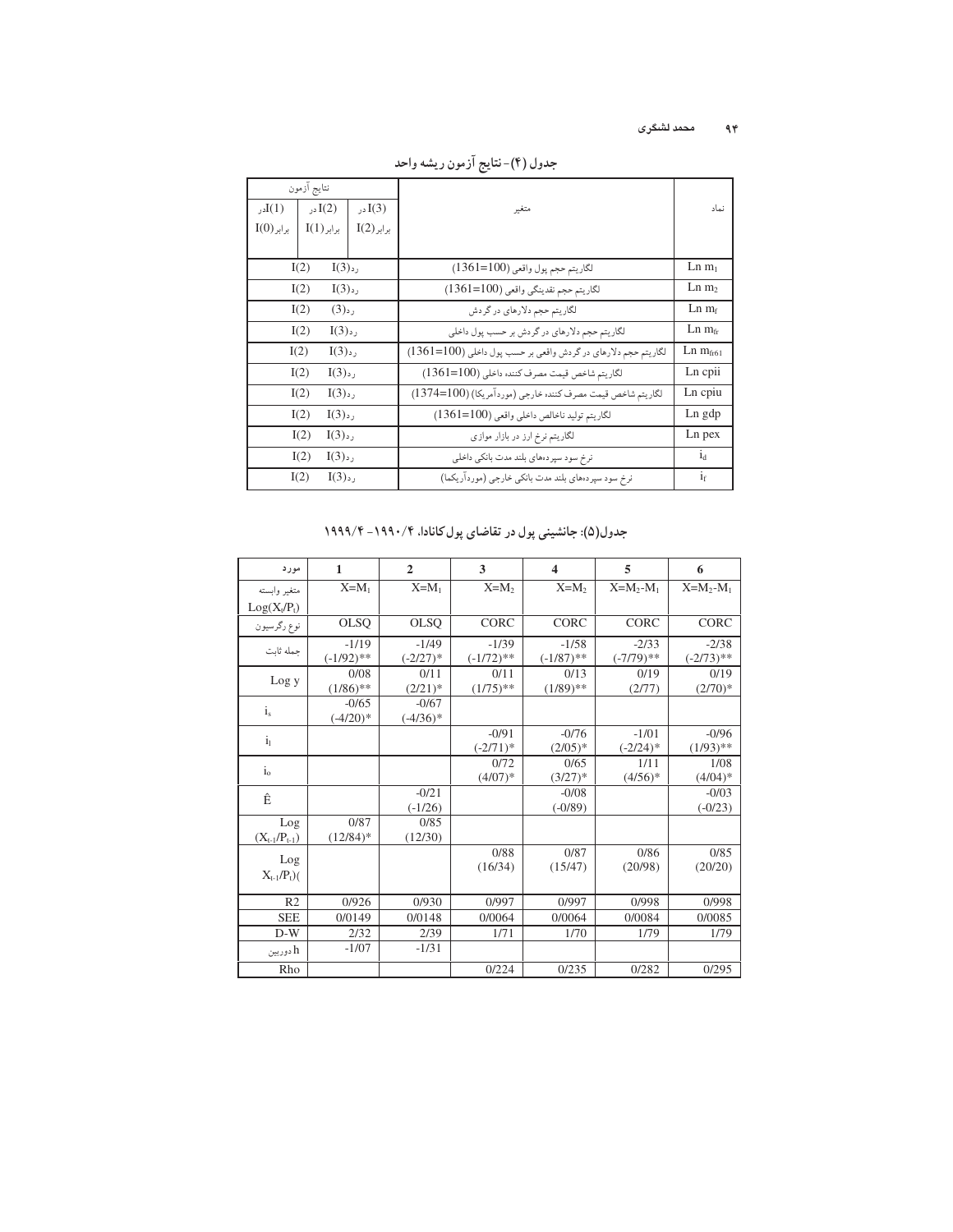ملاحظات:

|  | دوره     |             | $i_u$ . $i_c$ | $i_{c}$     | Log y  | $R^2$ | $D-$ | RhO  | <b>SEE</b> |
|--|----------|-------------|---------------|-------------|--------|-------|------|------|------------|
|  |          |             |               |             |        |       | W    |      |            |
|  |          |             |               |             |        |       |      |      |            |
|  | 1980/4-  | 2/56        | 4/98          |             |        | 0/78  | 1/47 | 0/88 | 0/1323     |
|  | 1995/41  | $(18/34)^*$ | $(2/40)^*$    |             |        |       |      |      |            |
|  |          | $-5/72$     | $-1/39$       | $-11/40$    | 0/78   | 0/83  | 1/70 | 0/85 | 0/1164     |
|  |          | $(-1/13)$   | (0/59)        | $(-4/35)$   | (1/74) |       |      |      |            |
|  | 1980/4-  | 2/75        | 6/67          |             |        | 0/76  | 1/45 | 0/78 | 0/1476     |
|  | 1982/2   | $(21/15)^*$ | $(2/45)^*$    |             |        |       |      |      |            |
|  | اضافه به | $-2/83$     | $-0/11$       | $-10/52$    | 0/54   | 0/82  | 1/84 | 0/78 | 0/1240     |
|  | 1990/3-  | $(-0/54)$   | $(-0/03)$     | $(-2/71)^*$ | (2/15) |       |      |      |            |
|  | 1995/42  |             |               |             |        |       |      |      |            |
|  |          |             |               |             |        |       |      |      |            |

جدول (۶)- آزمون مجدد تخمینهای میلز از کشش جانشینی پول

ملاحظات:

log(Mc /EMu) متغیر وابسته است. تمام تخمینها بر روش کوکران اورکات بنا شده است. ارقام داخل پرانتز مقادیرt را نشان میدهد. برای تعریف واژهها و منابع به ضمیمه مراجعه کنید. \* معنىدار بودن را در سطح ۵ درصد نشان مىدهد.

\*\*معنىدار بودن را در سطح ١٠ درصد نشان مىدهد.

۸- تعریف دادهها و منابع کانادا

جدول ۵ :

M1= یول و سپردههای تقاضا (دادههای فصلی تعدیل شده، متوسط فصلی دادههای ماهانه) ؛ به اضافه پس اندازهای شخصی و سپردههای غیرشخصی (دادههای فصلی تعدیل  $\rm M1$  = $\rm M2$ شده، متوسط فصلی دادههای ماهانه) با قیمت ثابت؛ P = تعديل كننده قيمتGNP (١٠٠ = ١٩٩١، دادهها فصلى است):

۱- دوره کل دادههای میلز، شامل نرخهای ثابت و شناور

۲- ترکیب دو زیر دوره نرخهای شناور ارز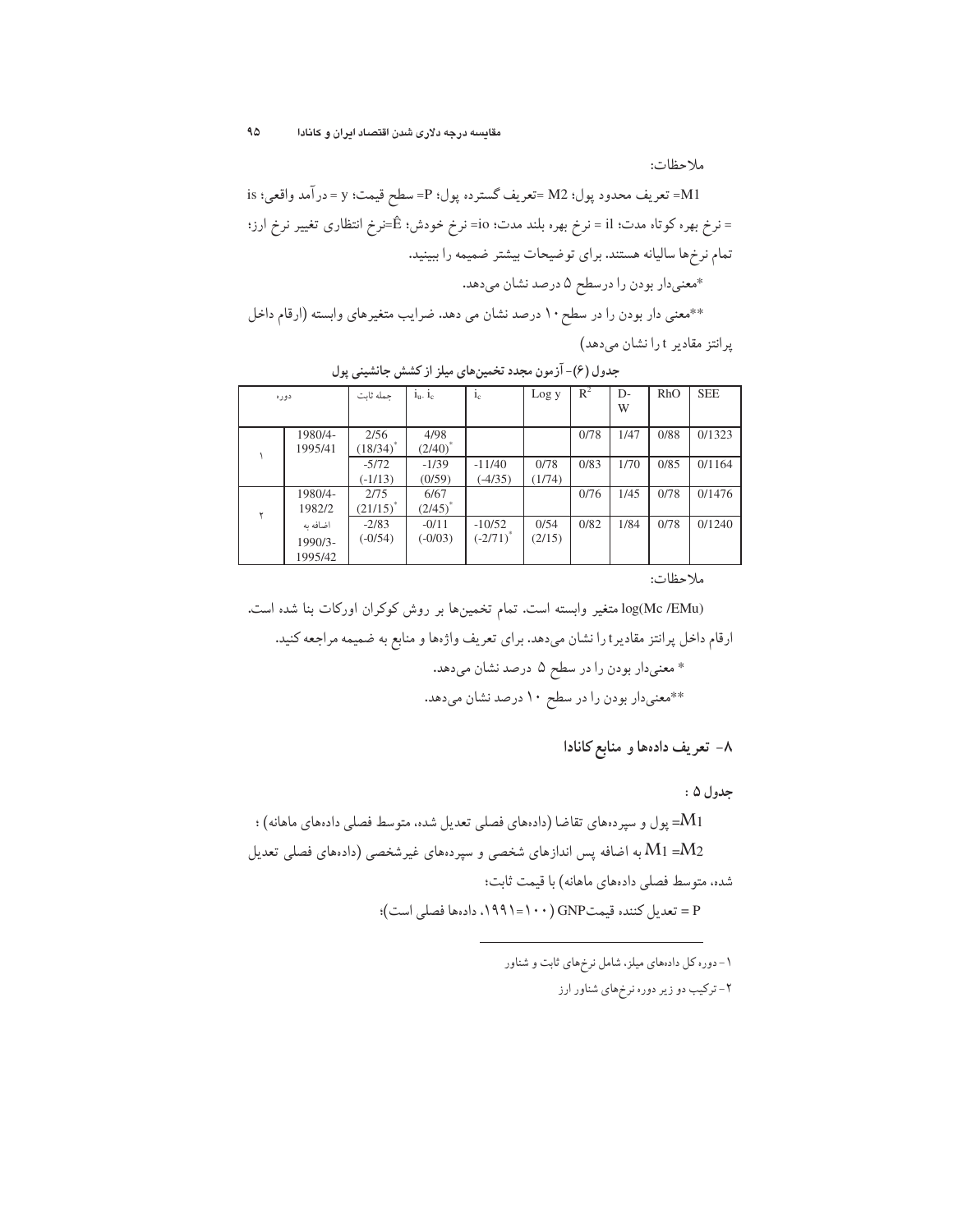۹۶ محمد لشکری

#### جدول ۶:

انواع سپردههای ساکنین کانادا که برحسب دلار آمریکا در بانکهای کانادا و آمریکا $\rm M_u$ نگهداري ميكنند (دادههاي پايان فصل) ؛

Mc = انواع سپردهها و پولهایی که برحسب دلار کانادا (برابرM2 به اضافه سپردههای مدتدار غیرشخصی، دادههای پایان ربع ماهانه) ؛

۹-ضمیمه: یک مدل ساده تقاضا برای پول داخلی و پول خارجی

به عنوان یک شق دیگر به رویکرد میلز که پولهای داخلی و خارجی به عنوان داده در تابع خدمات پولی وارد میشوند، فرضکنید دو پول در کنار کالاها به صورت زیر وارد تابعءطلوبیت میشوند کلین رویکرد مشابهی را برای بدست آوردن تقاضا برای پول در یک اقتصاد بسته استفاده می)کند. (Klein, 1974: 931-94)

U=f  $(md, fm, g)$  $(A1)$ که درآن md و fm ترازهای حقیقی داخلی وخارجی را برحسب ریال همانطور که در معادلات (١) و (٢) متن تعريف شد و g كالاها را نشان مىدهد. فرضكنيد ثروت مالي شامل اوراق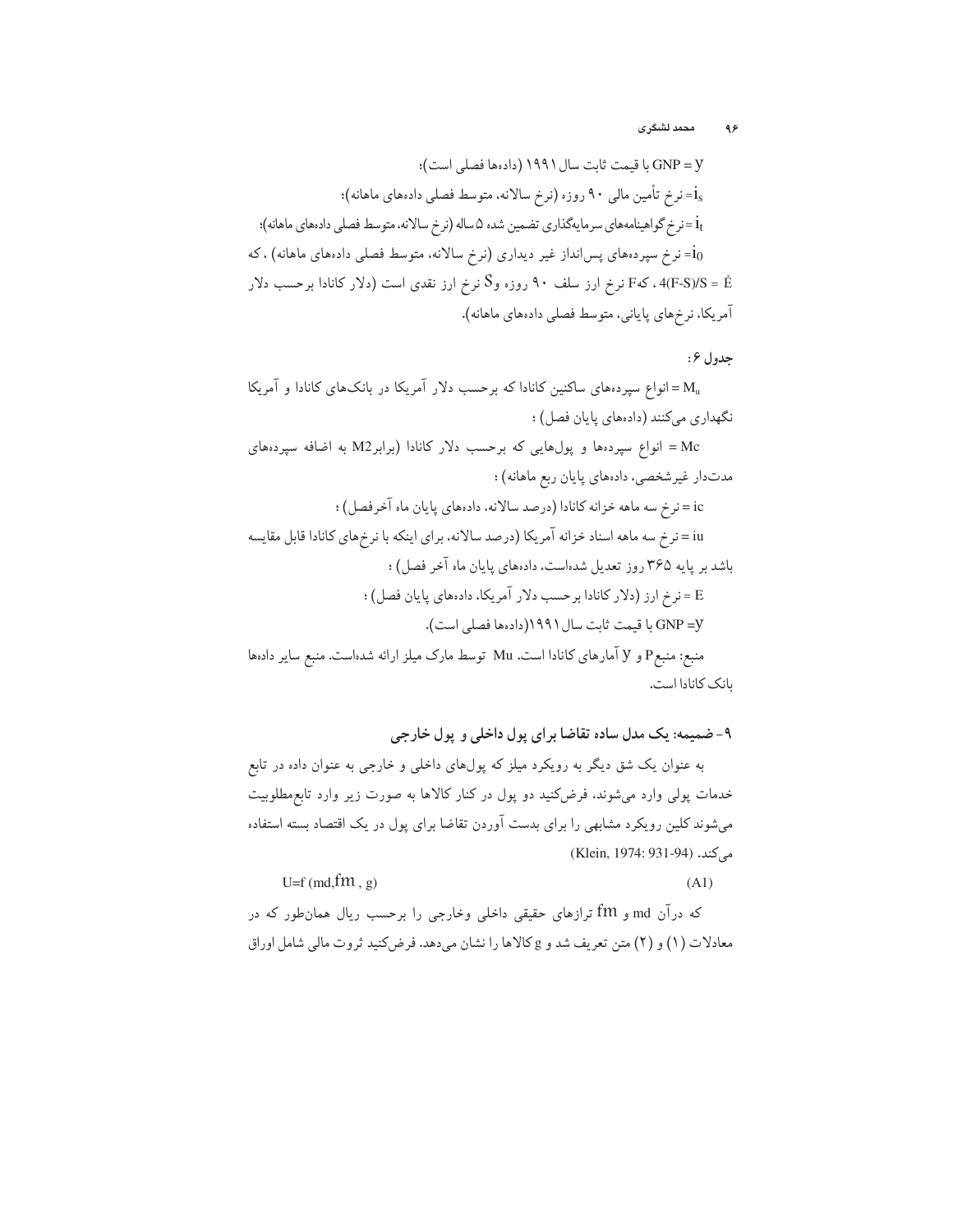$y = g + id$  md – if mf

قرضه ٰ داخلی(Bd). اوراق قرضه خارجی(Bf). پول داخلی و پول خارجی است. ارزش واقعی ثروت مالي، w، برابر است با:  $W = bd + bf + md + fm$  $(A2)$ که در آن bd = B $d$  /d $P$  و bf =fEB/fP است. به علاوه فرضکنید که در هر دوره تمام در آمد خرج میشود، محدویت بودجه میتواند به صورت زیر نوشته شود:  $g = r + id bdt + (if + \hat{E}) bf + \hat{E} mf$  $(A3)$ که r جریان درآمد حقیقی حاصل از سایر منابع ثروت مالی را نشان میدهد. محدودیت بودجه بالا تحت شرایط معاملات ارز با بهره کامل می تواند به صورت زیر ساده شود:

فرض كنيد Ê = id- if با جانشين كردن مقدار ( bf +bd) از (A2) در(A3) و با سادهكردن آن معادله (A3) می تواند به صورت زیر نوشته شود:

 $(A4)$ 

که y = id w + r است. با حداکثر کردنU در (A1) نسبت به محدودیت (A4)، تقاضا برای md و mf می تواند به عنوان تابعی از id ، y و id به دست آید. توجه کنید که y میتواند به عنوان درآمد واقعی که به طور گسترده شامل (if mf +id md) تعریف می شود تفسیر شود، مقدار نسبت .<br>جریان خدمات به وسیله پول@ای داخلی و خارجی بدست میآید. (با این وجود، این نسبت در کار تجربی ما که GNP واقعی را برای اندازه گیریV استفاده میکنیم حذف میشود.)

## منابع

#### الف) فارسى:

- ۱-بهمنی اسکویی، محسن، «اثراتکلان اقتصادی کاهش ارزش خارجی ریال ایران در دوران پس از انقلاب اسلامی». گزارش سومین سمینار سیاستهای یولی و ارزی؛ مؤسسه تحقیقات یولی و بانکی بانک مرکزی جمهوری اسلامی ايران،١٣٧٢، صص ١٢٠-٨٧.
- ۲- بهمنیاسکویی، محسن، «نوخ ا**رز بازار سیاه و تقاضا برای پول در ایران**»، پژوهشها و سیاستهای اقتصادی. معاونت امور اقتصادي وزارت دارايي، ١٣٨٠، شماره ١٩، صص ٩-٣.
- ۳- پورمقیم جواد. «عوامل تعیین کننده نرخ ارز در بازار سیاه ارز در ایران». مجله تحقیقات اقتصادی، ۱۳۷۸. شماره ۵۴، صص ۱۰۴–۸۳.
- ۴- خلعتبري، فيروزه، «اقتصاد دلاري و سپردههاي ارزي: بحث نظري و مفاهيم آن از ديد اقتصادكلان»؛ اقتصاد مدیریت، دانشگاه آزاد اسلامی، ۱۳۶۸، شماره ۱، صص ۲۹-۴۹.

1-Bond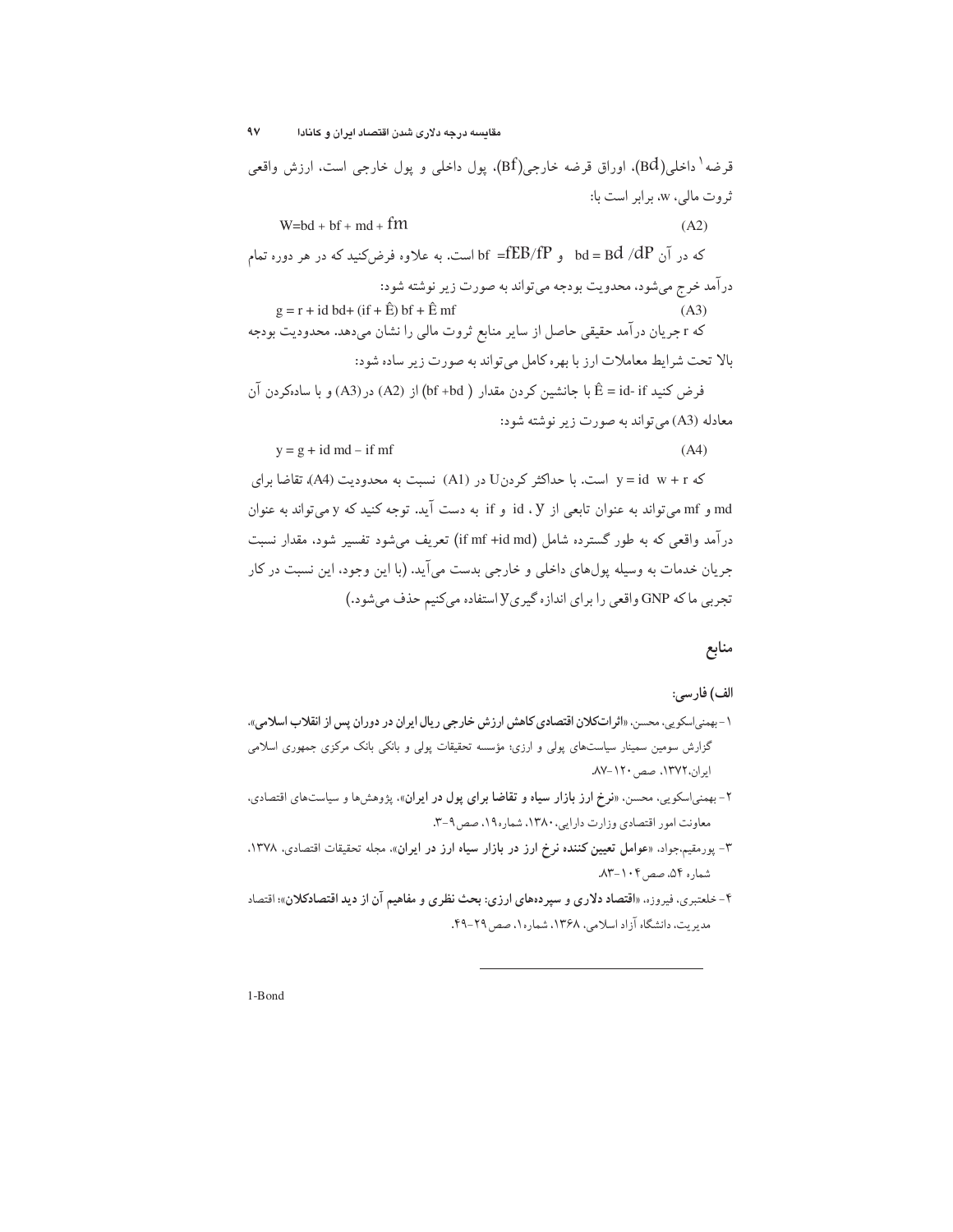محمد لشکر ی  $4A$ 

- ۵- زال پور، غلامرضا، جانشینی ارز به جای پول ملّی در اقتصاد ایران. پایاننامه کارشناسی ارشد علوم اقتصادی. دانشگاه تربیت مدرس،۱۳۷۳.
- ۶- سامرز، لورنس، «**دلاری شدن اقتصاد کشورهای آمریکای لاتین**». خبرگزاری رویتر؛ ترجمه اداره مطالعات و سازمان های بین المللی بانک مرکزی جمهوری اسلامی ایران،۱۹۹۹، صص۶-۱.
- ۷- ساهای، راتنا و کارلوس وگ، «**دلاری شدن اقتصاد کشورهای در حالگذر**»، کورش معدلت. مجله اقتصادی. معاونت امور اقتصادی وزارت دارایی، ١٣٨٠، دوره دوم، سال اول، شماره دوم، صص ٣٠-٢۶.
- ۸- عربمازاریزدی، علی.«اقتصاد سیاه درایران: اندازه، علل و آثار آن در سه دهه اخیر». مجله برنامه و بودجه، ۱۳۸۰، شماره ۶۲ و ۶۳، صص ۶۰-۳.
- ۹- فرزین وش اسداله و لشکری محمد. «جانشینی پول و تقاضا برای پول: شواهدی از ایران». پژوهشنامه بازرگانی،۱۳۸۲، شماره۲۹، صص ۵۱-۱.
- ۱۰- کمیجانی، اکبر و نظریان رافیک، «سنجش **درجه جانشینی میان پول و شبه پول در اقتصاد ایران**»، اقتصاد و مدیریت، ۱۳۷۰، شمارههای ۱۰ و ۱۱، صص۴۲-۱۵.
- ۱۱- لشکری، محمد. «تحلیل پدیده جانشینی پول و عوامل مؤثر برآن در ایران»؛ پژوهشنامه اقتصادی، ۱۳۸۳. شماره ۹ و ۱۰، صص۱۱۰-۸۹.
- ۱۲- لشکری، محمد، تحلیل پدیده جانشینی پول و عوامل مؤثر بر آن (مورد ایران)، رساله دکتری علوم اقتصادی، دانشگاه تربیت مدرس، ۱۳۸۲.
	- ۱۳- لشکري، محمد، جانشيني پول، انتشارات دانشگاه پيام نور،۱۳۸۵.
- ۱۴-لشکری، محمد، طرح پژوهشی با عنوان«**دلاری شدن اقتصاد ایران و مقایسه آن با دلاری شدن آرژانتین پس** از ابر تورم و دلاری شدن کانادا»، دانشگاه آزاد اسلامی- واحدنیشابور، ۱۳۸۵.
- ۱۵- لشکری، محمد و عباس عرب مازار، «رتبه درجه جانشینی پول ایران در میان ۲۷کشور جهان»: نامه مفید. ١٣٨٣، شماره ۴۵، صص ۴۴-٢۵.
	- ۱۶- لشکری، محمد، مروری برمبانی نظری و تجربی پدیدهجانشینی پول، منتشر نشده،۱۳۸۲.
- ۱۷- لشکری محمد و فرزینوش اسداله، تخمین حجم دلارهای در گردش و اندازهگیری درجه جانشینی پول در ايران، مجله تحقيقات اقتصادي دانشكاه تهران، ويؤهنامه،١٣٨٢.
- ۱۸- نوفرستی، محمد،«رابطه تقاضا برای پول با نرخ برابری ارز و نرخ تورم». برنامه و توسعه.۱۳۷۴. دوره۲. شماره ١ ا.صص١٣-١.
	- ١٩- والكر، مارتين، «رام كردن دلار»، نامه اتاق بازرگانى،١٣٧٨، شماره١، صص ٤٣-٤٠.
- ۲۰- پزدان پناه احمد و خیابانی ناصر، بررسی پدیده جانشینی خارجی به جای پول ملّی در ایران (دلاری شدن اقتصاد)، مؤسسه تحقیقات یولی و بانکی بانک مرکزی جمهوری اسلامی ایران،۱۳۷۵.
- ۲۱- یزدانپناه احمد و خیابانی ناصر،«جایگزینی پول ملّی (دلاری شدن اقتصادایران)». مجموعه مقالات ششمین کنفرانس سیاستهای پولی و ارزی، مؤسسه تحقیقات پولی و بانکی بانک مرکزی جمهوری اسلامی ایران.۱۳۷۵، صص ٣٥٩-٣٣٥.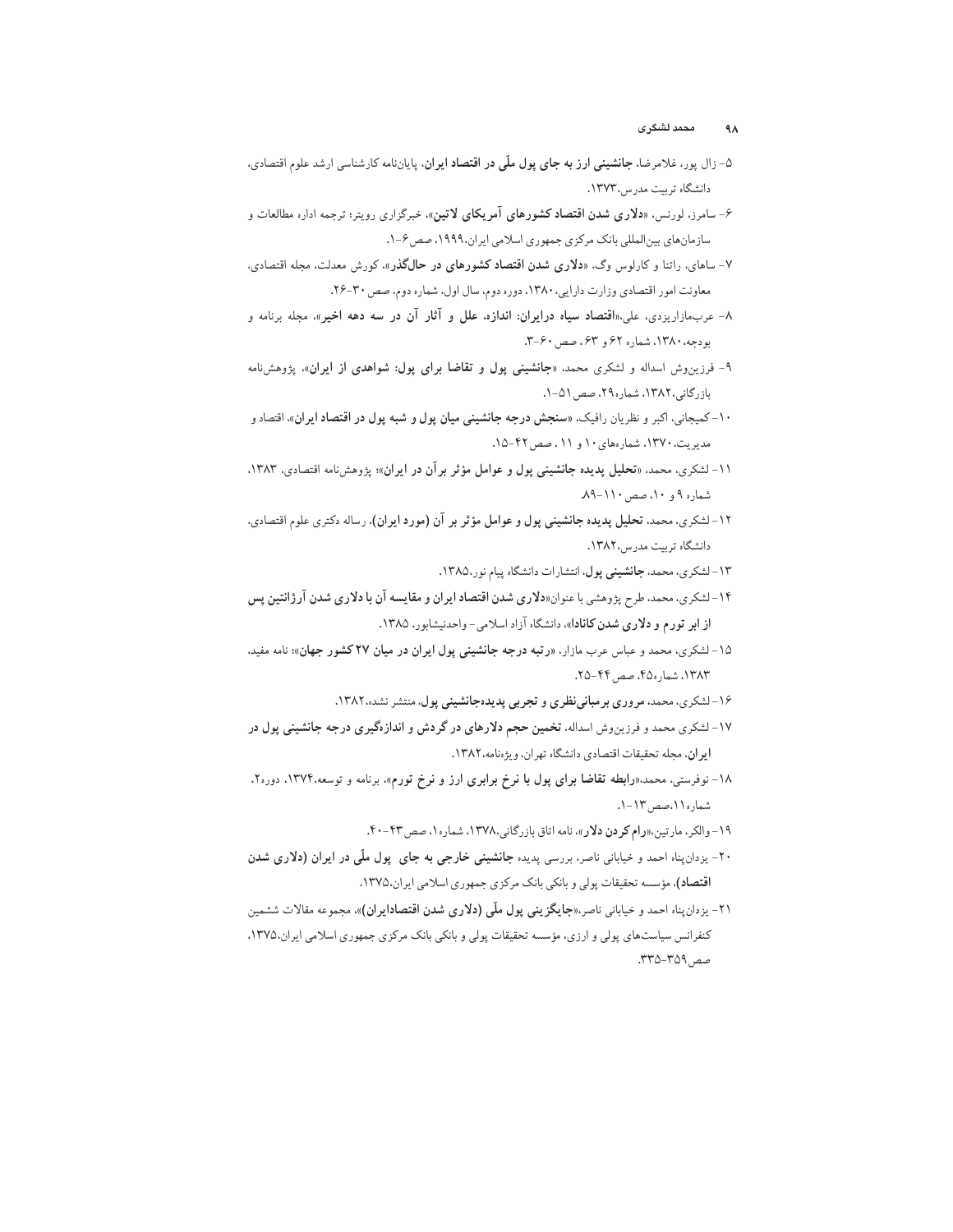ب) لاتين:

- 1-Agenor, Pierre-Richard and Mosin S. Khan, "Foreign Currency Deposits and the Demand for Money in Developing Countries", Journal of Development Economics, Vol.50, pp.101-118, 1996.
- 2-Alami, TarikH, "Currency Substitution versus Dollarization a Portfolio Balance Model", Journal of Policy Modeling; Vol.23, pp.473-479, 2001.
- 3-Arango, Sebastian and M Ishaq Nadiri . "Demand for Money in Open Economies", Journal of Monetary Economics: Vol. 7, pp.69-83, 1981.
- 4-Bahmani-Oskooee, Mohsen and Margaret Malixi, "Exchange Rate Sensitivity of Demand for Money in Developing Countries", Applied Economics, Vol. 23, pp.1377-1384, 1991.
- 5-Berg, Andrew; and Eduardo Borensztein, "The Choice of Exchange Rate Regime and Monetary Target in Highly Dollarized Economies", IMF; Wp/00/29, pp.1-29, February 2000.
- 6-Blejer, Mario I, "Black-Market Exchange Expectations and the Domestic Demand for Money; Some Empirical Results", Journal of Money Economics, Vol.4, pp.767-773, 1978.
- 7-Bordo, Michael.D and Ehsan Choudri, "Currency Substitu- tion and the Demand for Money: Some Evidence for Canada", Journal of Money Credit and Banking, Vol.14, pp.48-57, February 2000.
- 8-Brillembourg, Arturo and Susan M.Schadler, "A Model of Currency Substitution in Exchange Determination, 1973-78", IMF Staff Papers, Vol.26, pp.513-42, Sep 1980.
- 9-Calvo, Guillermo A and Carlos A. Vegh, "Currency Substitution in Developing **Countries: An Introduction**", IMF, WP/92/40, May 1992.
- 10-Calvo, Guillermo A, "Currency Substitution and Real Exchange Rate: The Utility Maximization Approach", Journal of International Money and Finance. Vol.4, pp.175-88, 1985.
- and C.A.Rodriguez, "A Model of Exchange Rate Determination  $11$ under Currency Substitution and Rational Expectations", Journal of Political Economy, Vol.85, pp.617-25, June 1977.
- 12-Canto, Victor A and Marc.A.Miles, "Exchange Rates in a Global Monetary Model with Currency Substitution and Rational Expectations", In Bhandari, Jagdeep and Bluford H.Putnam With Jay H.Levin; Economic Interdependence and Flexible Exchange Rates, M.I.T Press; Second Printing; January 1984.
- $13$ and Gerald Nickelsburg, Currency Substitution: Theory and Evidence
	- from Latin America; Kluwer Academic Publishers, Boston; Massachusetts, 1987.
- 14-Cohen, Benjamin J, "Dollarization: Pros and Cons", Paper Prepared for the Workshop, Los Angeles, CA, pp.1-13, May 2000.
- 15-Cuddington, John T, "Currency Substitutability, Capital Mobility and Money **Demand**", Journal of International Money and Finance, Vol.2, pp.111-133, 1983.
- 16-Dean James W, De Facto Dollarization, Prepared for a Conference, To Dollarize: Exchange -Rate Choices for the Westwrn Hemisphere, Sponsored by the North-South Institute, Ottawa, Canada, and Ocober 4-5, 2000.
- 17-Dornbusch, Rudiger, "A Portfolio Balance Model of the Open Economy", Journal of Economics, Vol.1, pp.3-20, 1975.
- 18-Feldman, Robert A, "Foreign Currency Options", Finance & Development; December, no.3, pp.38-41, 1985.